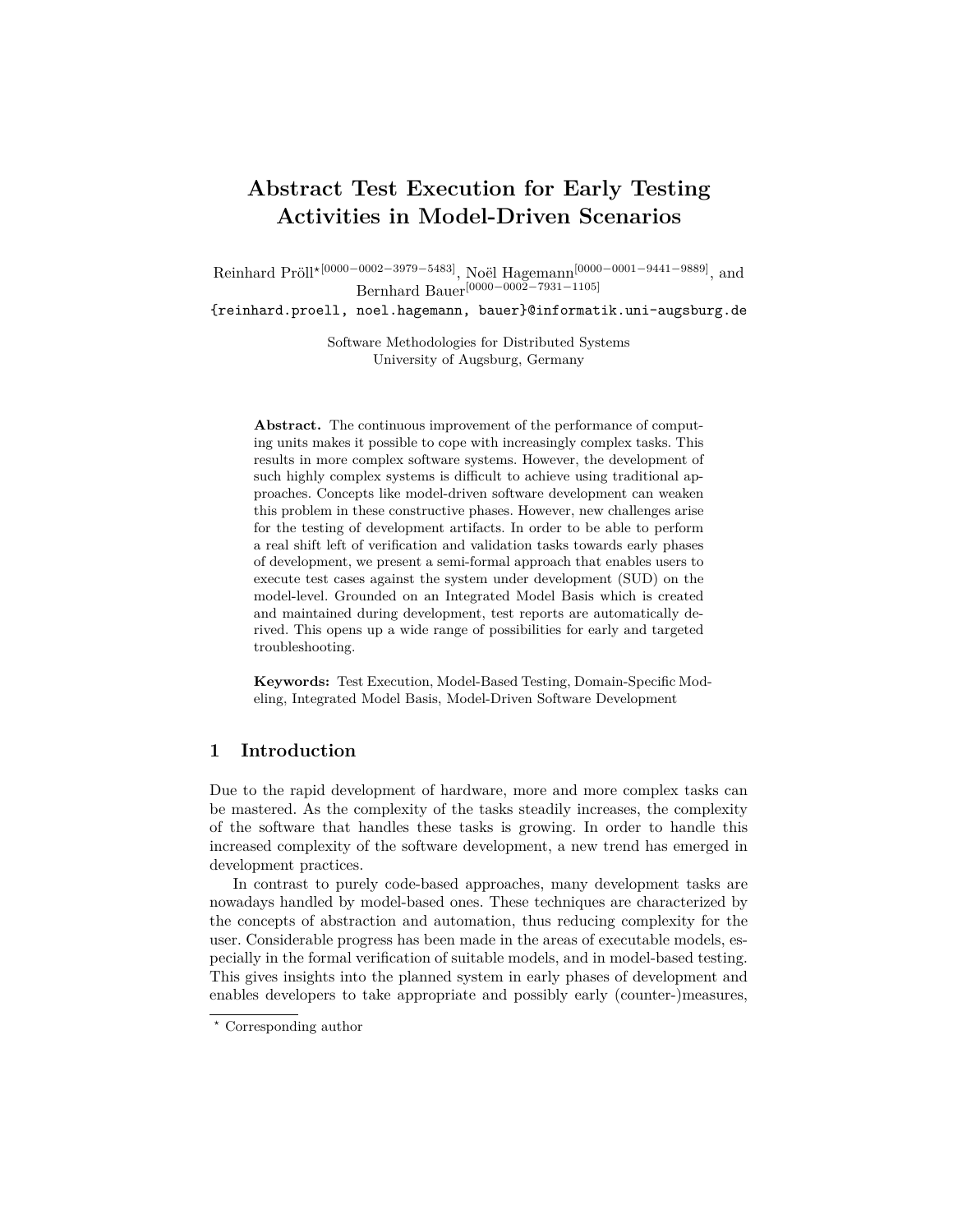since defects introduced into the system in early phases of development usually cause significantly higher costs for elimination (time and money) [\[23\]](#page-24-0)[\[5\]](#page-23-0). Further, Jones et al. [\[13\]](#page-23-1) show how the worst-case scenario of very late discovery of such defects is the rule rather than the exception. Thus, verification in early phases of development is significant.

## **1.1 Problem Statement**

The mentioned approaches in the model context either place high demands on the modeling languages used or work effectively on code artifacts derived from models or even platform specific artifacts. If one tries to put this into the context of Model-Driven Architecture (MDA), instances of the Platform-Specific Model (PSM) or Implementation-Specific Model (ISM) level are usually used for this purpose [\[15\]](#page-24-1). Especially for semi-formal test activities no effective shift left towards early development phases can be achieved, due to missing execution or simulation concepts.

We want to achieve this kind of functionality by implementing an approach to perform tests against the system based on model artifacts associated with the Platform-Independent Model (PIM). This enables the possibility to detect certain types of defects even earlier and thus reduce the overall costs. In contrast to purely specification-based tests (black-box), information about the implementation can be used at this point, allowing more targeted testing in the sense of gray-box testing. This can be seen as a kind of guidance for the modeler in addition to classical test results.

Up to our knowledge, there is no semi-formal approach that offers such functionalities. Based on an integrated set of model artifacts of different domains, like system development and testing, our *Abstract Test Execution (ATE)* approach is implemented. Therefore, the modeling expert specifies correlations between elements of the system model and the test model. From this *Integrated Model Basis*, an analysis-specific representation can be derived by using Model-to-Model (M2M) transformations. On the basis of these transformed model representations as well as the updated mapping information captured by the Integration Model, the concept of ATE is applied. Similar to classical testing, reports are created for the test runs, documenting the results of the execution to support troubleshooting.

In contrast to the related conference paper [\[10\]](#page-23-2), the following sections draw a holistic picture of the concepts around the ATE approach. Furthermore, the ATE itself is more detailed and reworked with a lightweight formalization. This is followed by a critical discussion.

#### **1.2 Outline**

Following the previously presented introduction and problem statement, the remaining contents are structured as follows. In the course of section [2](#page-2-0) the foundations are described. This includes the introduction of our running example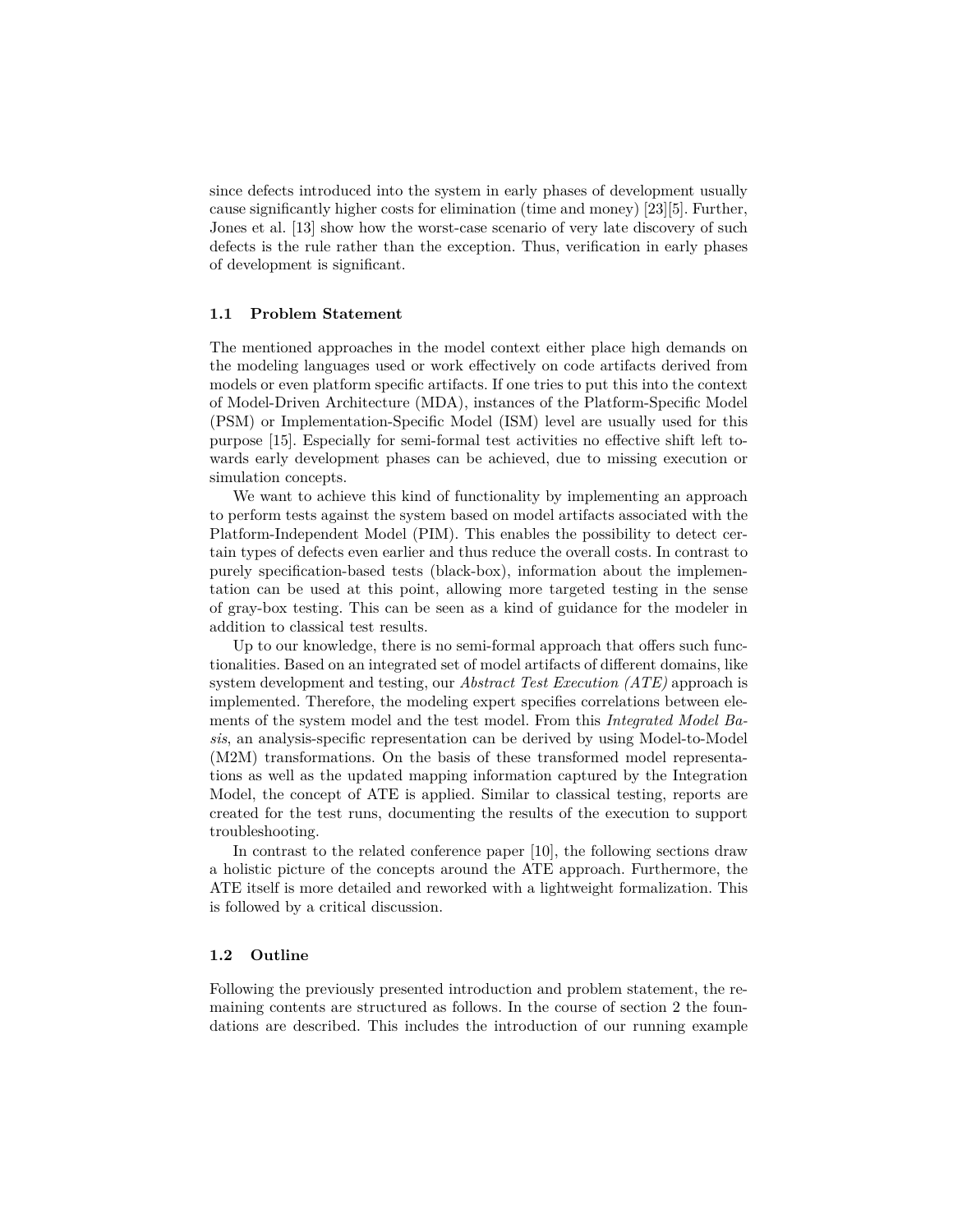(section [2.1\)](#page-3-0) which demonstrates the details of our approach. Further, the *Integrated Model Basis (IMB)* is presented throughout sections [2.2](#page-3-1) and [2.3,](#page-5-0) using the running example to give a more intuitive understanding of the concepts. The main contribution, namely the *Abstract Test Execution*, is introduced in section [3.](#page-8-0) Thereby, the structure of subsections [3.2](#page-9-0) to [3.6](#page-17-0) reflects the overall structure of the underlying process. Following section [3,](#page-8-0) a mixed qualitative evaluation/discussion of concepts is presented in section [4.](#page-18-0) In order to set our approach in context to other research, related work is discussed in section [5.](#page-21-0) Finally, a conclusion is drawn and a road map for future topics is elaborated.

## <span id="page-2-0"></span>**2 Foundations**

In order to detail the approach outlined in the previous chapter, the necessary foundations, including the running example, are presented. In particular, the different model artifacts which are part of the concept are explained. An overview is given in Figure [1.](#page-2-1)



<span id="page-2-1"></span>**Fig. 1.** Model Artifacts in the Context of Abstract Test Case Execution

In the upper part of the figure the *Requirements Model* is shown, representing the starting point of any development. In the context of Model-Driven Software Development (MDSD), both *System* and *Test Models* are built upon this basis. Different types of modeling languages can be applied to create these artifacts, such as General Purpose Modeling Languages (GPML) or Domain-Specific Modeling Languages (DSML). In this case, the use of two separate model artifacts is considered to support the automation of subsequent processing steps. Therefore, it is necessary to define a well-formed relation between these model artifacts, achieved by the integration component placed in the middle of the figure, namely the *Integration Model*. All of these models represent possible interaction points with the user (*User-Specific Integrated Model Basis*) For details see section [2.2.](#page-3-1)

In addition, derived from the *User-Specific Integrated Model Basis* through Model-to-Model (M2M) transformations, a so-called *Analysis-specific Integrated*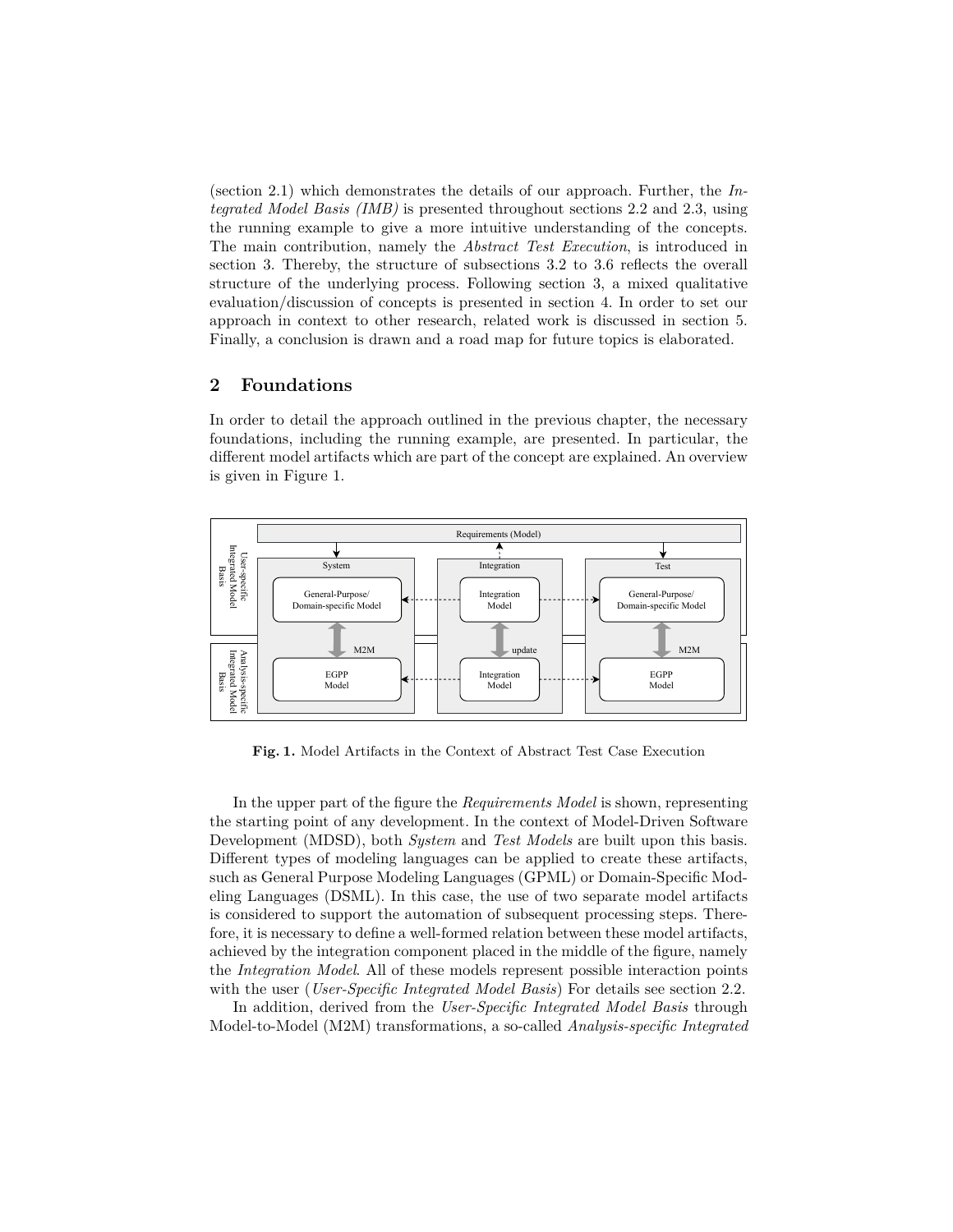*Model Basis* is introduced (for details see section [2.3\)](#page-5-0). Essentially, the System and Test Models are mapped to an internal metamodel, which was designed for the subsequent automated processing (for details see section [2.3\)](#page-5-0).

#### <span id="page-3-0"></span>**2.1 Running Example - Automatic Door Control System**

As already mentioned, the running example serves for illustrating the different aspects of our approach. In order to keep this intuitively understandable and clear, we have chosen a simple example from everyday life. Due to its simplicity, there are no structural artifacts of the System Model. It is a door control system, where its control logic is represented by the state machine in Figure [2.](#page-3-2)



<span id="page-3-2"></span>**Fig. 2.** Behavior System Model for the Automatic Door Control System

The control logic defines three different states, namely Open, Closed and Locked. The door is able to query the status of a sensor, which reveals if the door is open or closed (open). This is supplemented by a sensor for detecting movement at close range (motionDetected). Besides the sensors of the system, a conventional lock is provided for manually locking of the door, which sends a lockCmd to the door control unit on actuation. Apart from the event-driven points of interaction, a time-triggered component is part of the door control unit. Precisely, as soon as a timer of ten seconds has elapsed, the closing of the door is initiated, unless motion is detected by the sensor.

Starting with this System Model artifact, the proposed running example is extended and constantly used in the following sections to illustrate certain aspects of our contributions.

### <span id="page-3-1"></span>**2.2 User-specific Integrated Model Basis**

As already mentioned above, the so-called *User-specific Integrated Model Basis* (*Omni Model* for short) represents the data side of the approach. In particular, this combination of model artifacts represents the action point for the users of the subsequent automated processing chain. In principle, any development model can be integrated, provided their metamodels are completely available. This approach forces the separation of concerns on the model-level, which has a positive impact on the significance of the resulting tests [\[25\]](#page-24-2). An essential role and the minimal amount of model information is given by the System Model,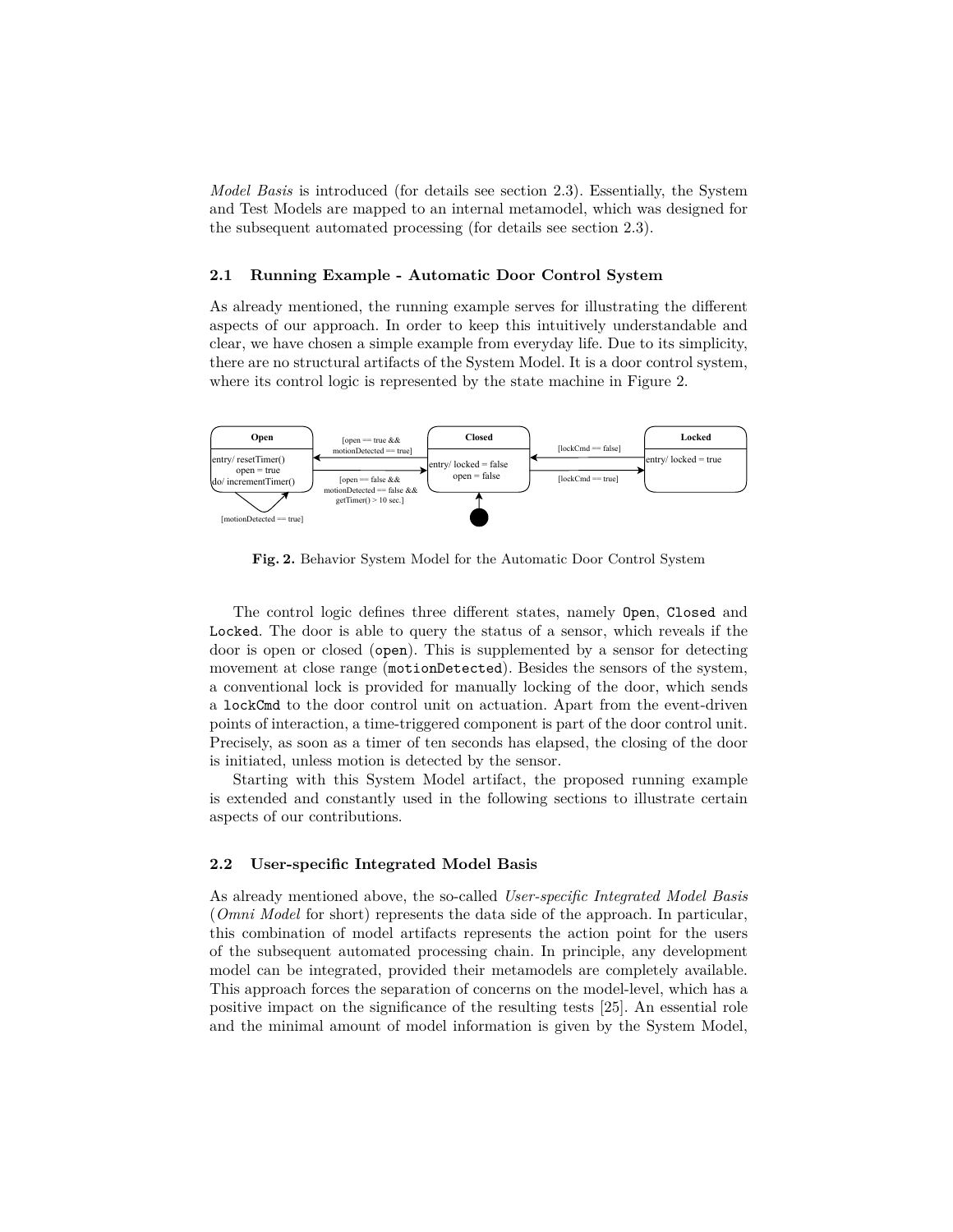the Test Model and the integration of these two artifacts modeled within the Integration Model. In this context, most of the relevant aspects of these artifacts have already been introduced in earlier publications by Rumpold and Pröll (for details see [\[28\]](#page-24-3)[\[27\]](#page-24-4)).

*System Model -* In the context of MDSD, this model covers both structural and behavioral aspects of the SUD. Different modeling languages can be used, depending on the application domain and the expertise of the developers. E.g. GPMLs such as the SysML [\[19\]](#page-24-5) or DSMLs used in the context of the embedded MDSD tool radCase [\[7\]](#page-23-3) from IMACS can be used.

*Test Model -* The same applies to the model artifacts concerning test modeling. The choice of the metamodel should be based primarily on aspects such as expertise of the test engineers and sufficient tool support. E.g. GPML-based approaches such as the UML Testing Profile [\[21\]](#page-24-6) or proprietary modeling languages can be used.

*Other Domain-Specific Development Models -* The combination of different models is not limited to the two domains already mentioned. If information about e.g. temporal behavior, safety or security of the SUD is considered in separate DSMLs, it can be linked to the Integrated Model Basis. Even if this information has no direct influence on the processing and thus results of the ATE, such information can be included in the context of post-processing. For subsequent troubleshooting, correction and, under certain circumstances, transitive defect effects can be determined.

*Integration Model -* This model artifact provides the link between the sets of different domain-specific models. In order to map the relationships between the models, the structural decomposition of the instantiated SUD is primarily modeled. This enables purely structural mappings between instance- and component-related parts of the different models. Beyond the structural mappings, additional information on elements of the structural decomposition can be added to the Integration Model (see aspects concept in [\[26\]](#page-24-7)).

In addition, these mappings between models participating in the Integrated Model Basis can be specified for behavioral model elements. These mappings represent a key concept in the implementation of the ATE, since this enables the synchronization of different types of models of the same behavioral aspect. I.e. a series of synchronization points (so-called IMSyncPoints) is defined for each behavior model, which are connected to elements of the System Model as well as the Test Model. Furthermore, different types of synchronization points are distinguished. Besides the conventional IMSyncPoints there are IMSyncEntryPoints and IMSyncExitPoints representing the entry and the exit of a synchronization sequence respectively. The level of detail or completeness of these mappings has a decisive influence on the test results determined in the context of the ATE. Therefore, careful modeling must be carried out to avoid deducing false conclusions from the corresponding results.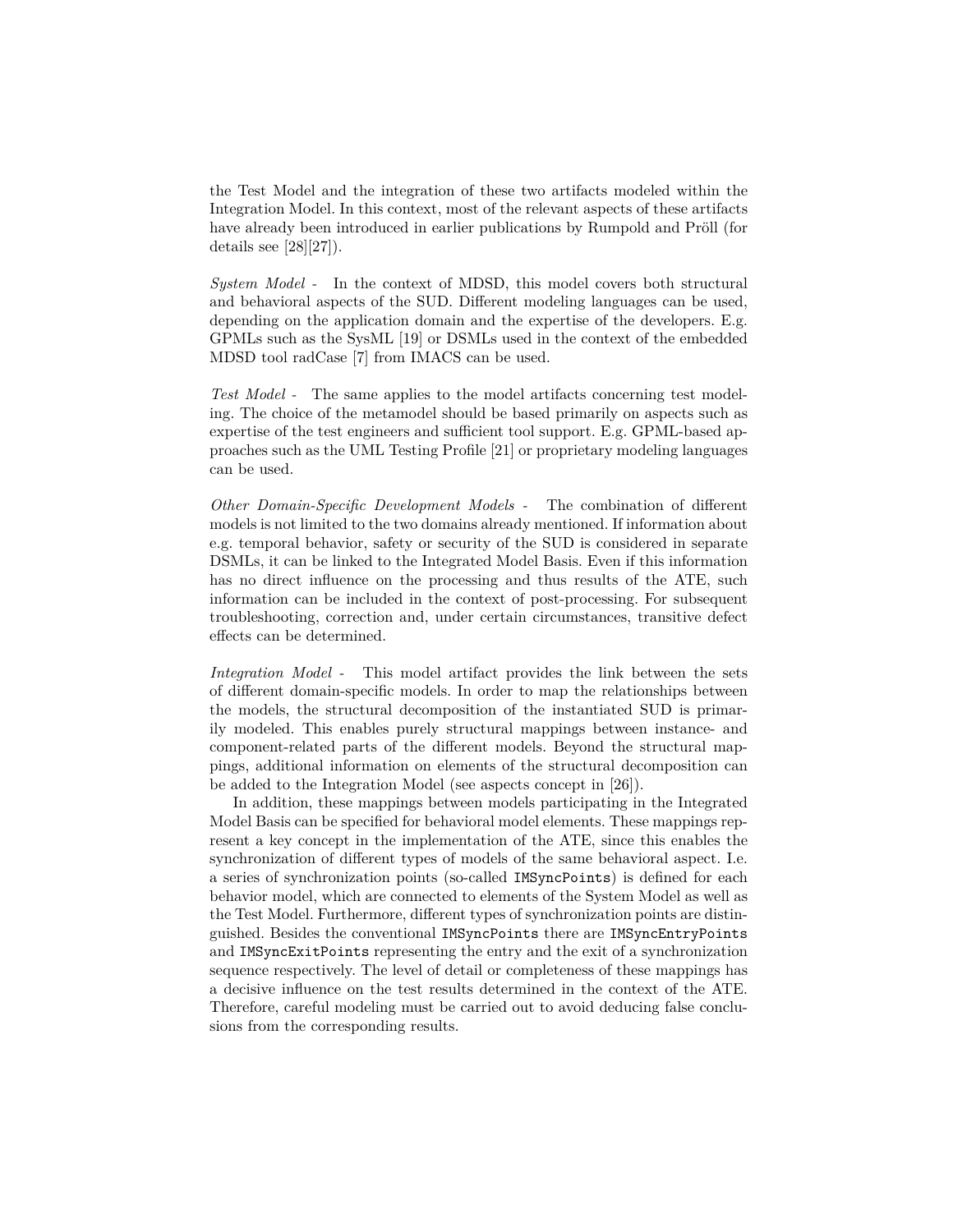**Application to the Running Example** In order to illustrate the concepts of the Integrated Model Basis, the concrete instances of the models in the context of the Automatic Door Control System will be discussed below.



<span id="page-5-1"></span>**Fig. 3.** Excerpt of the User-specific Integrated Model Basis for the Automatic Door Control System

Figure [3](#page-5-1) shows the relationships between the individual model instances. On the left side of the figure, the state machine previously introduced in Figure [2](#page-3-2) represents the behavioral model of the SUD. The model elements arranged in the middle of this figure show synchronization points and thereby specify the behavioral mappings across the development domains. On the right side, a activity chart based Test Model consisting of *Test Steps* and *Verification Points (VP)* is conducted. In principle, two different test cases can be derived (see right side of Figure [7\)](#page-10-0) from this model, which are evaluated against the system as part of the ATE.

#### <span id="page-5-0"></span>**2.3 Analysis-specific Integrated Model Basis**

In Figure [1](#page-2-1) the user-specific and the analysis-specific view of the model basis was shown. Basically, the analysis-specific representation of the Integrated Model Basis decouples the algorithmic implementation from the specifics of the respective application context. In contrast to the manual modeling of the model artifacts, the analysis-specific variant is derived automatically. This is done by a set of transformation steps describing a model transformation. These steps are specified on the metamodel-level. The components of this target metamodel, relevant for ATE as well as the concepts of the transformations, are explained in the following.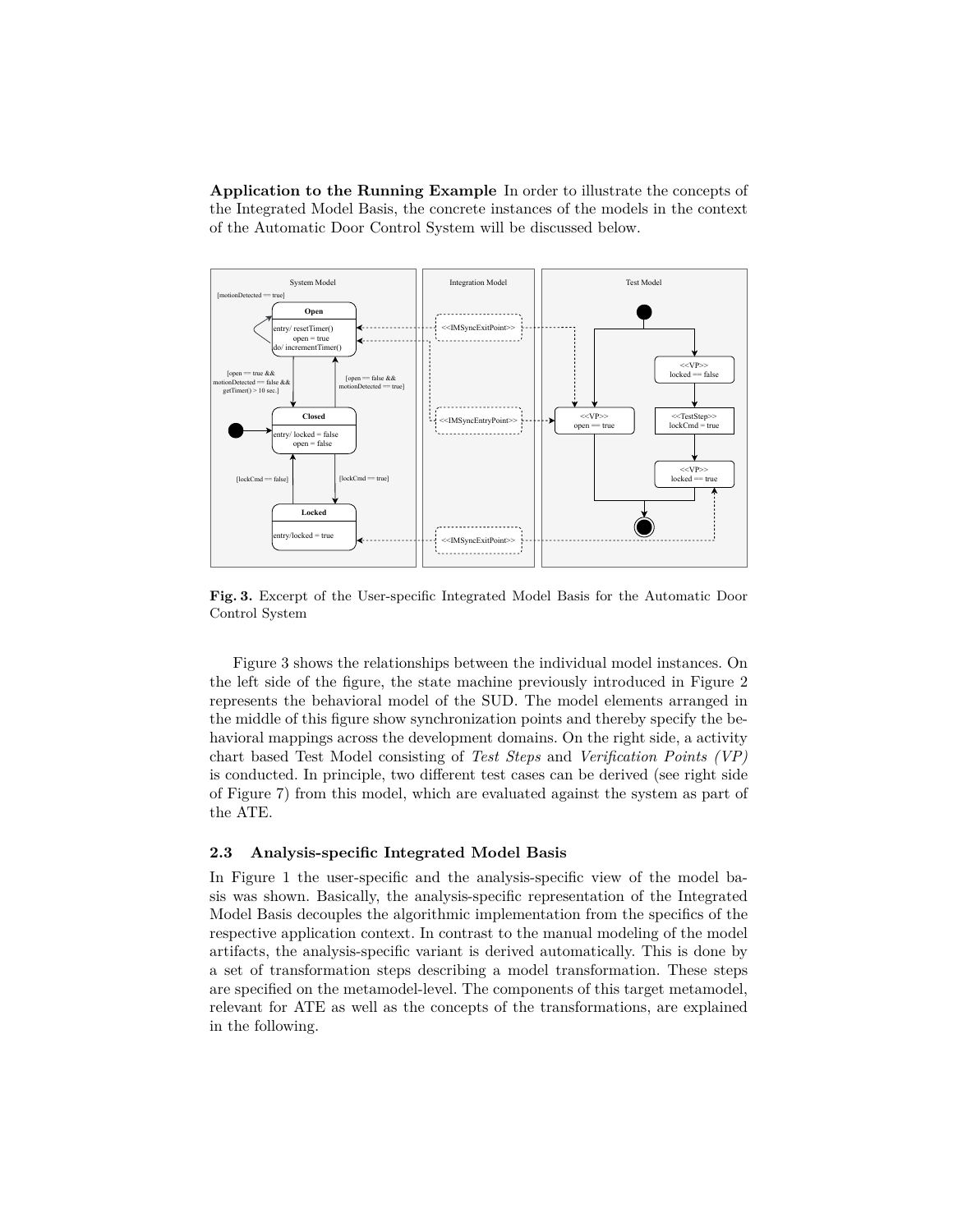<span id="page-6-0"></span>**Analysis-specific Metamodel** In order to be able to map multiple models in the context of model-centric testing, the *Execution Graph ++* (EGPP) metamodel was developed. In the context of Pröll et al. [\[26\]](#page-24-7) the metamodel simultaneously representing the structure, control flow and data flow information of a system, was introduced. Basically, the control flow information is described by nodes (EGPPNode) and edges (EGPPTransition). In addition, structure information can be modeled by nesting these control flow structures, since special nodes (EGPPGraph) can contain control flow (sub-)graphs. The data flow information (EGPPTaggedData) completes the information set and annotates nodes and edges of the model. In particular, the annotated data are atomic with regard to the included expressions, such that only one expression is captured per node/edge.

In general, an instance of the EGPP describes behavior by sequences of states, which can be applied to both a Test Model and a System Model. Each of these states consists of an active node of the control flow and a set of variable assignments. A variable state is updated by the assignments of the active node, assuming the intermediate guards could be fulfilled. If an assignment is made in the node, it is further identified by a EGPPInputNode, if only a condition is checked, a EGPPOutputNode is modeled. The latter type of node is used when mapping Test Models, particularly to check the current state from a data flow perspective. In case of the control flow perspective, IMSyncPoints concept of the Integration Model is evaluated. If such a connection between EGPPNodes of a Test Model and a System Model is specified, an additional condition is imposed on the control flow. Especially in case of IMSyncEntryPoints or IMSyncExitPoints this means that the evaluation of the test case against the system has to start or end at the referenced points of the control flow.

<span id="page-6-1"></span>**Model-to-Model Transformations** As shown in Figure [1,](#page-2-1) both the original System and the Test Model are transformed into the EGPP metamodel by a horizontal exogenous M2M transformation. Different patterns are implemented such that a uniform representation is created for both aspects independent of the user-specific metamodel. The basic concepts of these patterns are shown in Figure [4.](#page-7-0) Further, it is crucial that the transformation rules defined for this purpose do not change the semantics of the original models, but at best refines them.

On the left side of Figure [4,](#page-7-0) the System Model is considered. In case of purely structuring model elements of the original model, a construct is created in the EGPP context, which cyclically embeds all included components (SSM) and behavioral models (SBM) in its flow. In contrast, the behavioral models are not enriched with any synthetic control structures, as long as the original model already provides a defined initial and final state. At this point, it is important to preserve the original specification of system states.

In contrast, the right side of the graph shows the pattern for the Test Model. Here, the different test levels are aligned to the integration levels of the System Model. In this hierarchy the highest level model is the *System Test Model (STM)*, which specifies consistent test cases at the integration level, but can include lower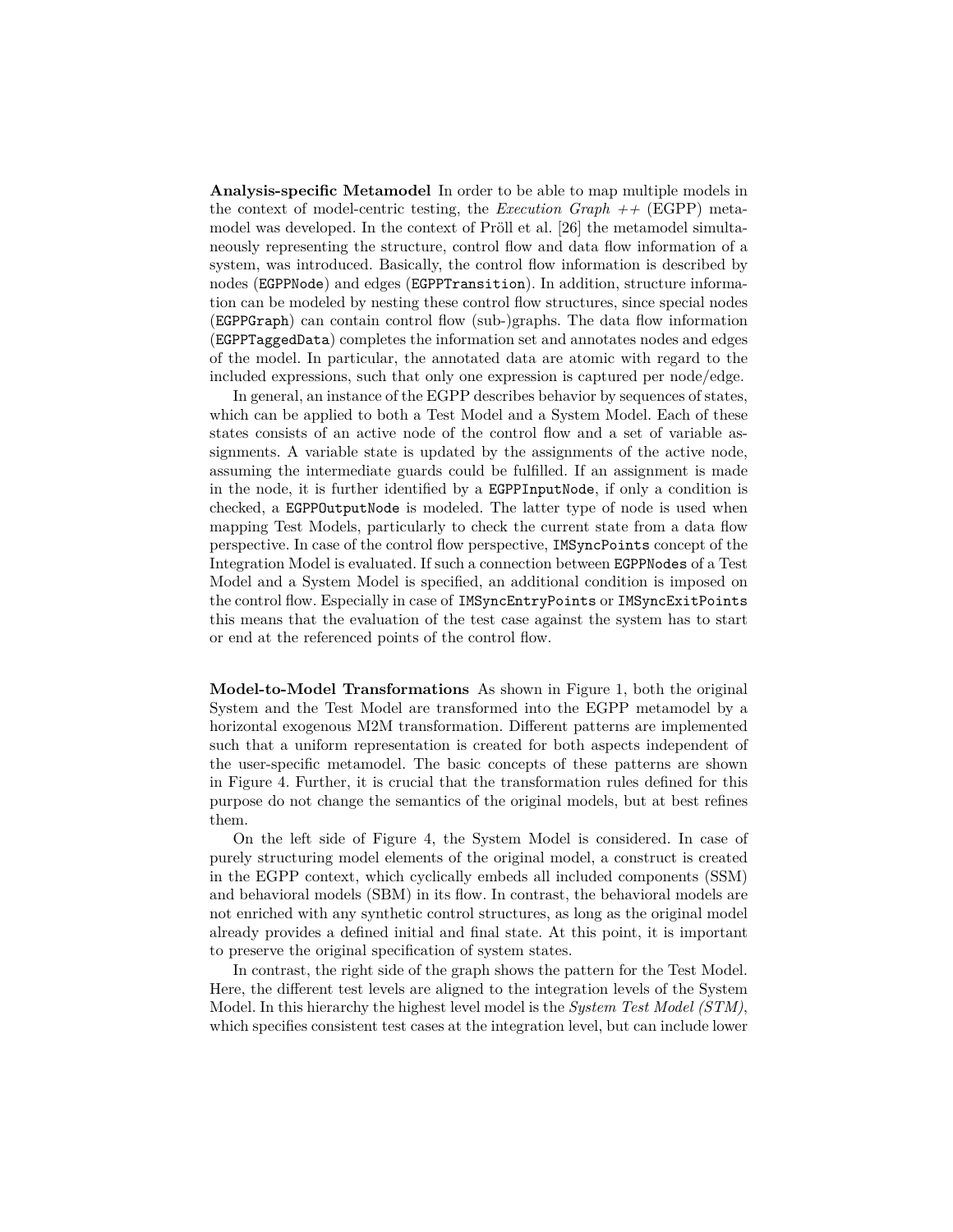

<span id="page-7-0"></span>**Fig. 4.** EGPP Model Patterns for System and Test Context

integration levels, such as an *Integration Test Model (ITM)*. This is done through all the integration levels considered down to the unit level, which is illustrated in the right-hand part of Figure [4.](#page-7-0)

In addition to the control flow and structure-giving patterns, the data flow is transformed realized in the form of a pseudo-code-like language, which is out of scope for this contribution. According to this language the EGPPTaggedData elements are filled with information during the transformation.

In addition to the M2M transformations of the System and Test Models, the mapping information is updated between artifacts of these modeling domains captured by the integration model. This update includes the creation of new mappings between transformed model elements of the respective EGPP instances, provided that their original model elements are already part of a mapping relation specified by the Integration Model. Normally, no manual intervention is necessary, provided that the M2M transformations are specified completely regarding the conventions mentioned above.

**Application to the Running Example** The application of these transformation rules converts the Integrated Model Basis already introduced in Figure [3](#page-5-1) into the following variant (see Figure [5\)](#page-8-1).

Basically, the two graphs are very similar, since the original model elements have been transformed into EGPPNodes. Model elements with sharp corners represent EGPPInputNodes and round corners represent EGPPOutputNodes. Exceptions are the dashed model elements of the Integration Model, arranged in the middle of this figure. The annotated data flow information is stored in the code fragments, which reflects the EGPPTaggedData. Furthermore, an explicit final state was added to the original System Model, which can be reached by all original states.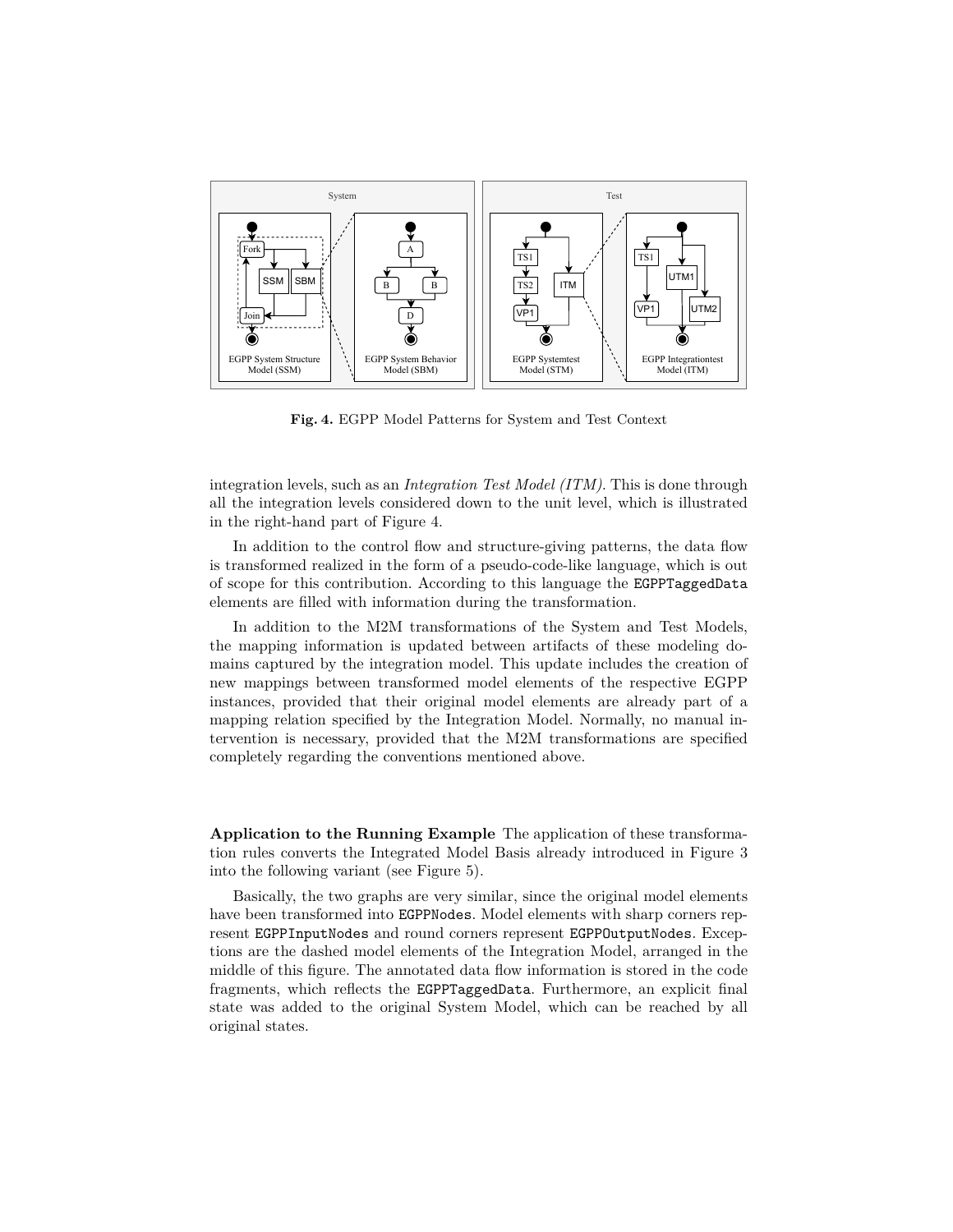

<span id="page-8-1"></span>**Fig. 5.** Excerpt of the Analysis-specific Integrated Model Basis for the Automatic Door Control System

# <span id="page-8-0"></span>**3 Abstract Test Execution**

Several input artifacts are required to perform the process of *Abstract Test Execution*. These input artifacts are given by the Analysis-Specific Integrated Model Basis. As mentioned in section [2.3,](#page-5-0) this model basis mainly consists of two model artifacts which are interconnected by a third model artifact, namely the Integration Model.

#### **3.1 Overall Process**

Both main artifacts, namely the System Model and the Test Model, are instance models of the EGPP metamodel. The System Model describes the structure and behavior of the system, while the Test Model represents the intended behavior of the system. The Integration Model can be used to define so called IMSyncPoints and is based on a corresponding metamodel. IMSyncPoints are used to define entry points and exit points of the execution of abstract test cases.

The test cases are derived from the Test Model. The process is detailed in the following section [3.2.](#page-9-0)

The process of ATE uses the System Model, the Integration Model and the generated set of abstract test cases to perform testing. The general approach is visualized in Figure [6.](#page-9-1) Every abstract test case contained in the generated set is evaluated one after the other. This evaluation process of each abstract test case consists of multiple steps, which ultimately result in a test report.

At first, the abstract test case is merged into the System Model. Different cases for the merging exist which results in a vast range of different paths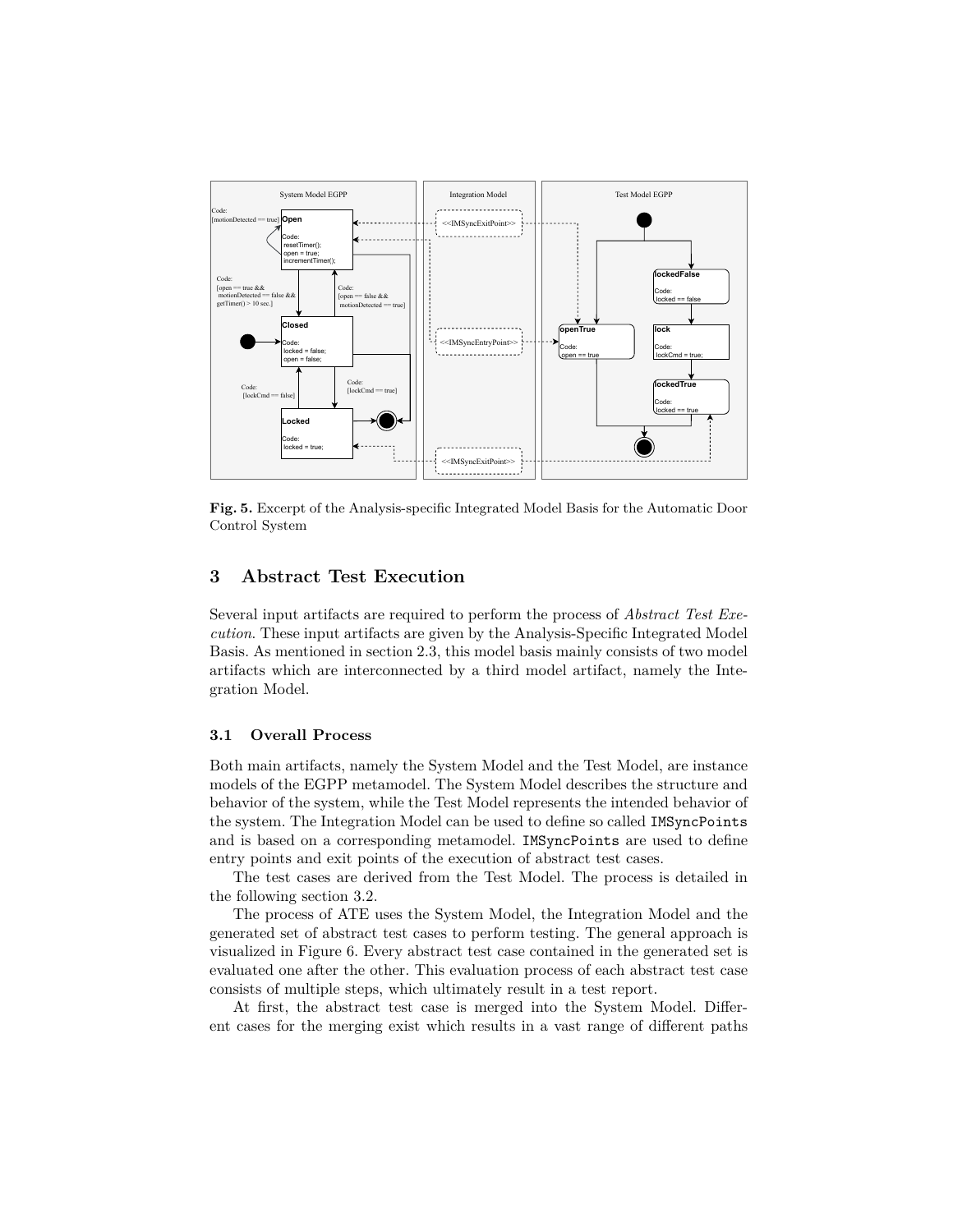

<span id="page-9-1"></span>**Fig. 6.** Overall ATE Process

describing the majority of all possible data flows and control flows. We identify some basic merging rules, which are described in section [3.3.](#page-10-1) Besides the merging process, the data flow and the control flow of these paths are assessed. Therefore, basic data flow specific faults are taken into account as well as control flow specific characteristics. This baseline is detailed in section [3.4.](#page-13-0) In addition, the preliminary results gathered by this analysis are collected and classified. The result classes are described in section [3.5.](#page-16-0)

Then, one of these preliminary results is chosen to be the representative result of the ATE. Finally, a human-readable test report is generated from the representative result. These steps are detailed in section [3.6.](#page-17-0) For further understanding, all the mentioned process steps are illustrated along the running example.

## <span id="page-9-0"></span>**3.2 Preprocessing and Derivation of Abstract Test Cases**

A model is viewed as a graph consisting of nodes and edges. A Test Model comprises two kinds of nodes and unidirectional edges. As described in [2.2,](#page-3-1) such models are structurally based on activity diagrams that can preserve a chain of events by transforming them into a fixed sequence of nodes enclosed by an initial and a final node. Contained nodes are connected by unidirectional edges. Generally, a distinction is made between nodes that contain instructions which either send stimuli to the SUT or check whether certain outputs of the system meet predefined conditions. Due to the abstract nature of the ATE approach, we distinguish between instructions that modify variables of the SUT or check for certain variable values. Nodes included in a Test Model can either contain one instruction that is capable of modifying exactly one system variable or any number of conditions to challenge the system state. The former are called *Test*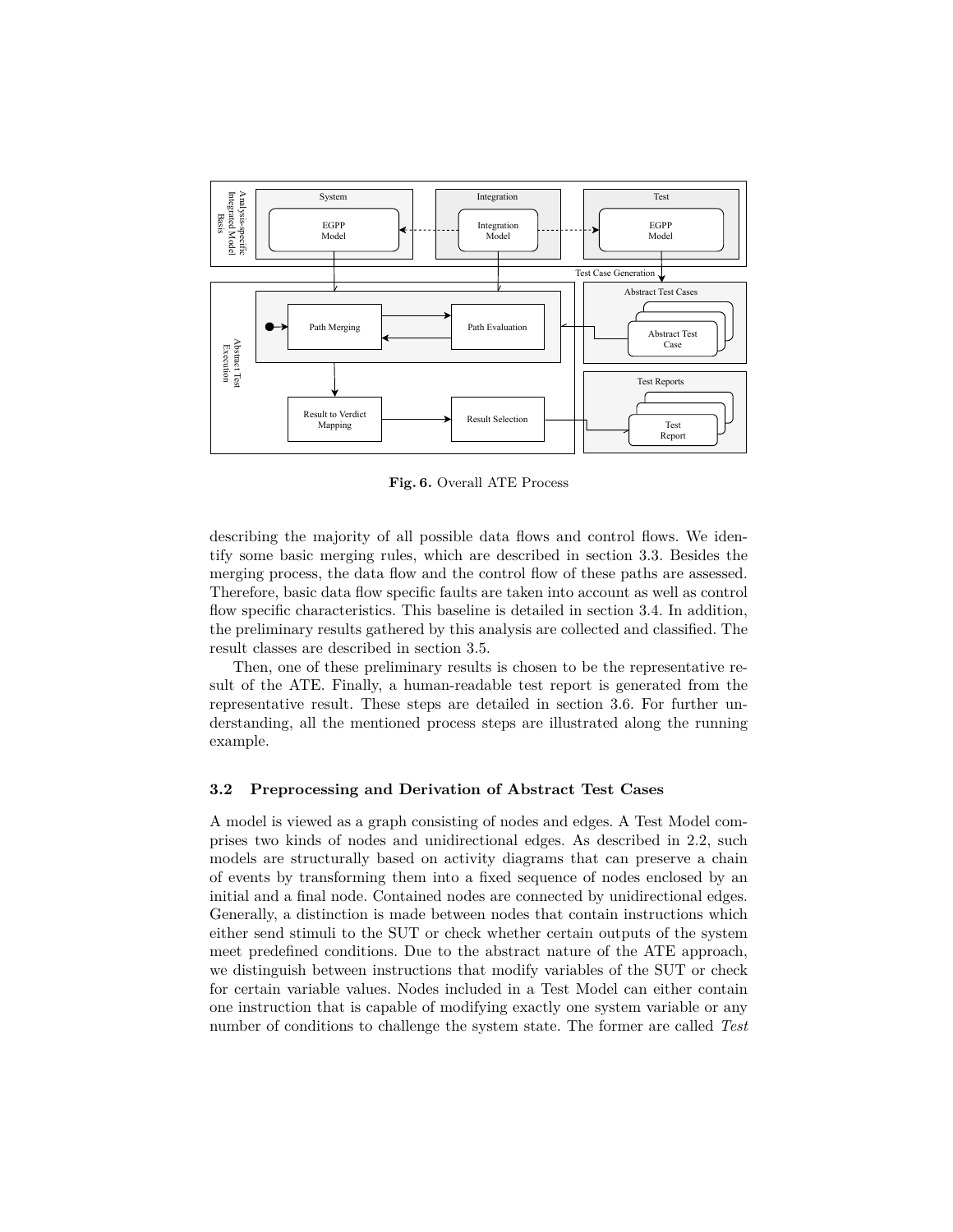*Steps* while the latter are referred to as *Verification Points*. During transformation from the user-specific input model to its analysis-specific EGPP-based form, it is ensured that non-atomic nodes are transferred into an atomic form. Furthermore, nodes of type *Test Step* are transformed into EGPPInputNodes while *Verification Points* are converted into EGPPOutputNodes as described in section [2.3.](#page-6-0) Depending on the Test Model as an EGPP-based artifact, a data flow analysis is performed which is able to mimic combinations of structural as well as data flow coverage metrics to derive sets of abstract test cases.



<span id="page-10-0"></span>**Fig. 7.** EGPP Representation of Running Example

In the context of the running example, two test cases are extracted from the Test Model (see Figure [5\)](#page-8-1) and presented in Figure [7.](#page-10-0) The test case on the left hand side checks whether the internal system variable open is set to true while the system state is initialized as Open. The other test case determines whether the system switches correctly into the Locked system state after initializing the system to the Closed state and sending the lockCmd = true stimulus to it.

#### <span id="page-10-1"></span>**3.3 Path Merging based on Integrated Model Basis Mappings**

Like the Test Model described in section [3.2,](#page-9-0) the System Model supports different model elements. Generally speaking, the System Model can have nodes that contain instructions that modify the system state and conditional transitions that restrict the change of system states (referred to as *Guards*).

Nodes of the System Model and Test Steps of the Test Model contain instructions capable of altering the system state. Verification Points of a Test Model and instructions of guarded transitions of the System Model share the same kind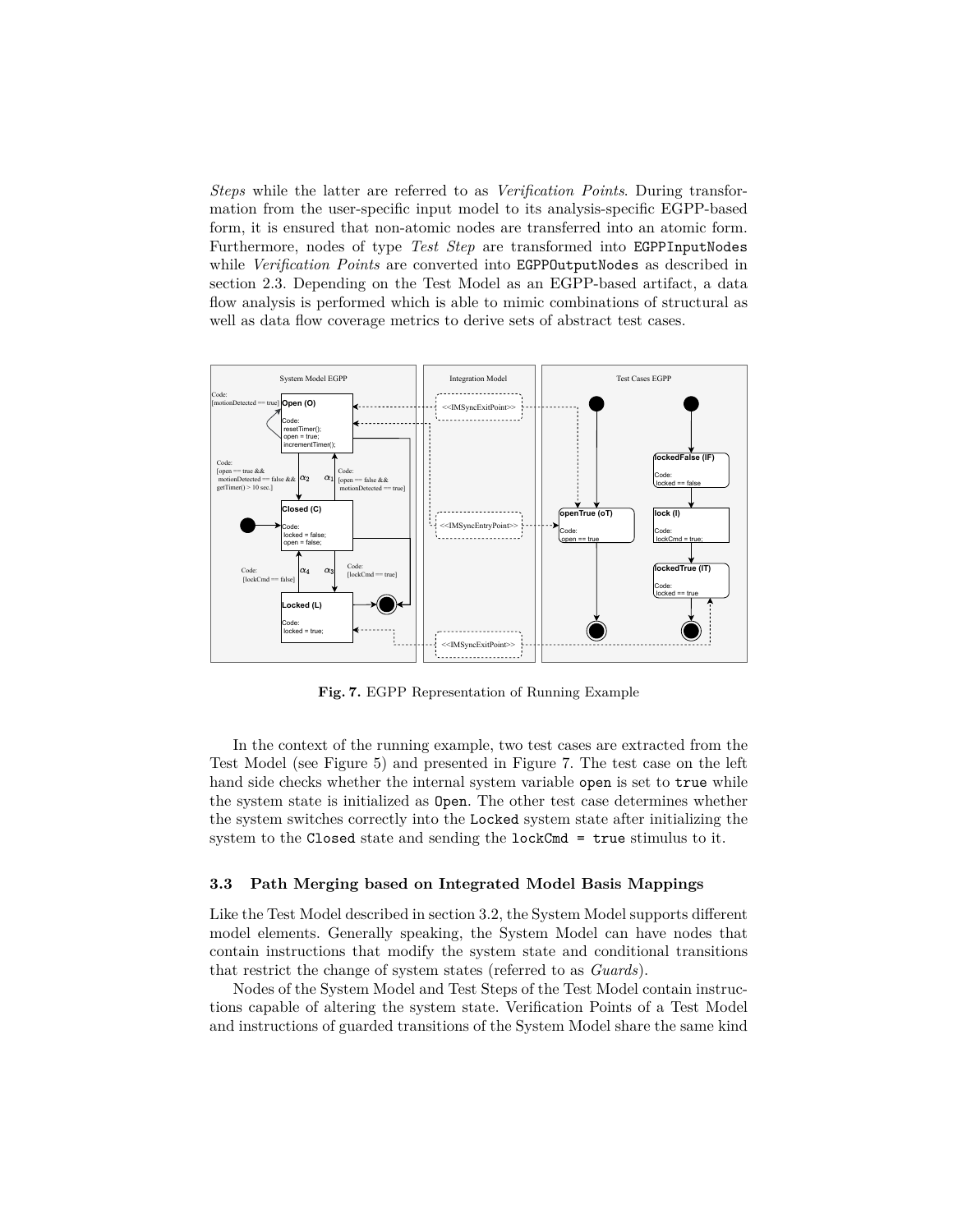of instructions to validate the system state. Overall, the Test Model and the System Model contain two different kinds of instructions which represent the basic blocks of the merging process.

Furthermore, the EGPP-based structure of the System Model and Test Model is defined by an initial node and a final node. This common structure of the models naturally specifies the entry point and exit point for ATE. However, due to the potentially multi-layered structure of the input models (cf. section [2.3\)](#page-6-1) more than two entry and exit point pairs may exist. Therefore, we introduce the possibility to specify explicit connections between both models to determine the entry point as well as the exit point of the ATE to restrict the number of model artifacts taken into account. In contrast to the fact that end connections are mandatory for the control flow analysis of ATE, the definition of entry connections are optional. In addition, entry connections can be used to initialize the system state different to the initial system state as visualized in Figure [7.](#page-10-0)

After the determination of an entry point for the ATE, the merging process is carried out step by step. Every step inserts one node of the test case into the system. The process starts by merging the first node of the test case into the System Model and ends with the test case being completely merged. Depending on the System Model, several possibilities exist for inserting a node of the test case into the System Model. The most basic merging approach is to take every permutation into account but this can lead to a state explosion. In order to tackle this challenge, the merging process performs the following rules:

- 1. The sequence of nodes of the test case and System Model is kept.
- 2. Incoming transitions of a system node are not separated by nodes of the test case
- 3. Verification Points are inserted after nodes of the System Model
- 4. Test Steps of a segment are inserted directly after the leading Verification Point

Generally speaking, these rules limit the set of permutations without loss of generality on the final result of the ATE. The effect of the rules is discussed in section [4.](#page-18-0) Moreover, we name the set of all permutations the path space *P* and the subset of permutations created by applying the rules as the limited path space *Plim*.

The first rule ensures that the control flow of the system is maintained by keeping the general structure of the test case during merging. Subsequently, nodes of the test case can only be inserted into the System Model, if the given order of test nodes is preserved, which represents the first step of limiting the path space.

The second rule is used to imitate more classical testing approaches. From a classical testing point of view, stimuli are sent to the system to initialize a change of system state. In more detail, the stimuli are used to satisfy some condition which guard the change of system state. From our abstract testing point of view, nodes of the test case can be inserted directly before a node of the System Model or before an incoming transition of a node of the System Model. In order to preserve the behavior of classical testing, rule two allows the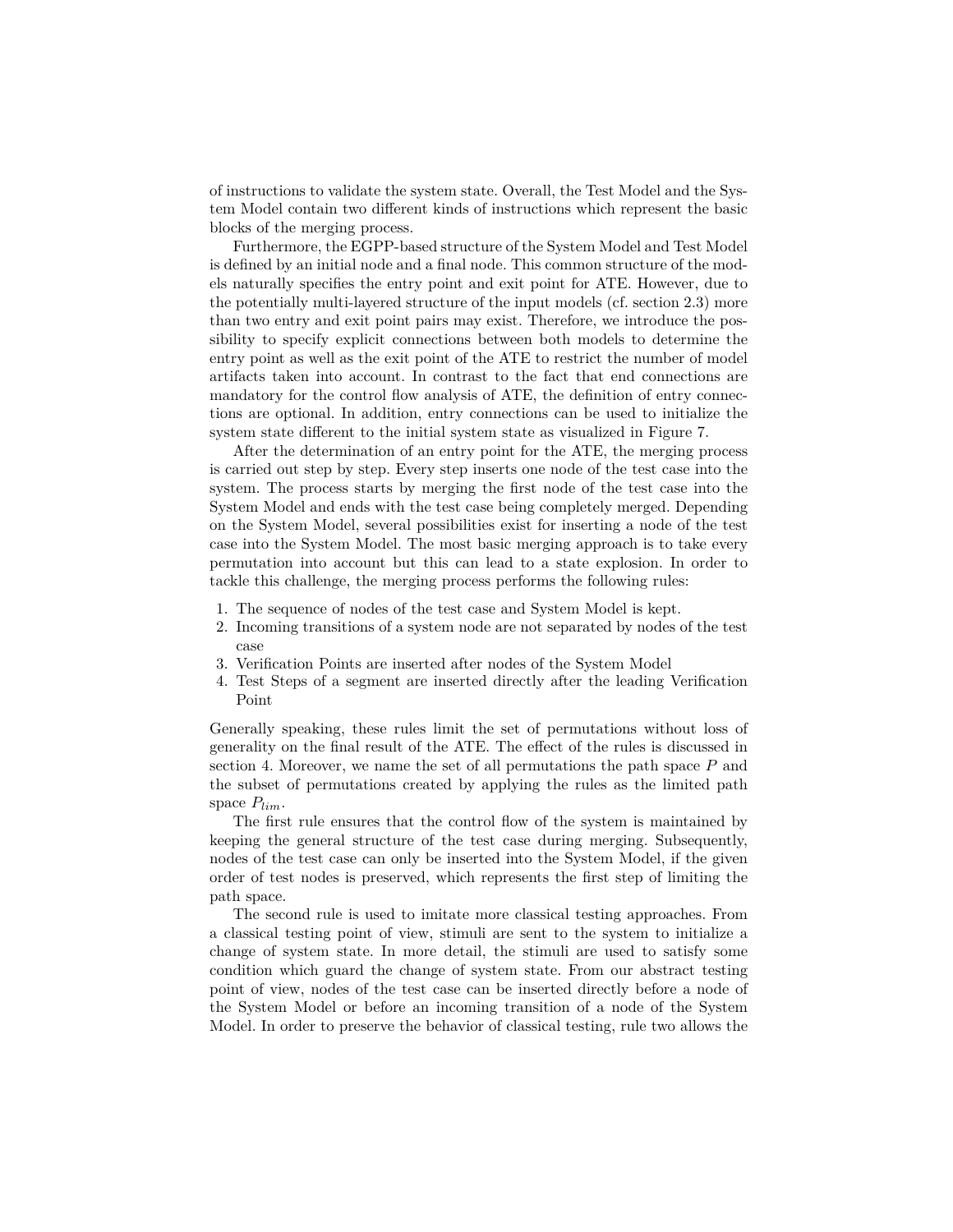insertion of nodes of the test case before an incoming transition of the system model which is used to imitate the classical testing approach.

The third rule aligns with entrenched code-based testing activities. From a classical testing point of view, a test case must interact with the SUT to verify its functionality. In consequence, if the test case does not interact with the SUT, the test case fails. Due to the abstract nature of this approach, test cases may be defined that rely on induced variables by the test cases rather than variables induced by the system. This could potentially lead to a test case that is falsely successful. To reduce the risk of such test cases, rule three is defined (cf. Section [4\)](#page-18-0).

The last rule leads to a significant reduction of the path space. Two aspects come into play. First, due to the abstract nature of this approach, time-dependent variables are out of scope. As a result, the sequence of Test Steps of a Segment can be ignored since Test Steps represent stimuli to the system which are affected by timing. Here, a *Segment* refers to all nodes between two successive Verification Points. Second, stimuli to the system are bound to a change of system state. Therefore, if more than one node of the System Model is contained in a Segment, the test may fail by mistake. To cope with this problem, we allow the overassignment of variables to declare all assignments of variables induced by Test Steps of a Segment as valid. A more in-depth description of the over-assignment of variables and the resulting effect can be found in section [4.](#page-18-0)



<span id="page-12-0"></span>**Fig. 8.** Limited Tree of Paths of the Running Example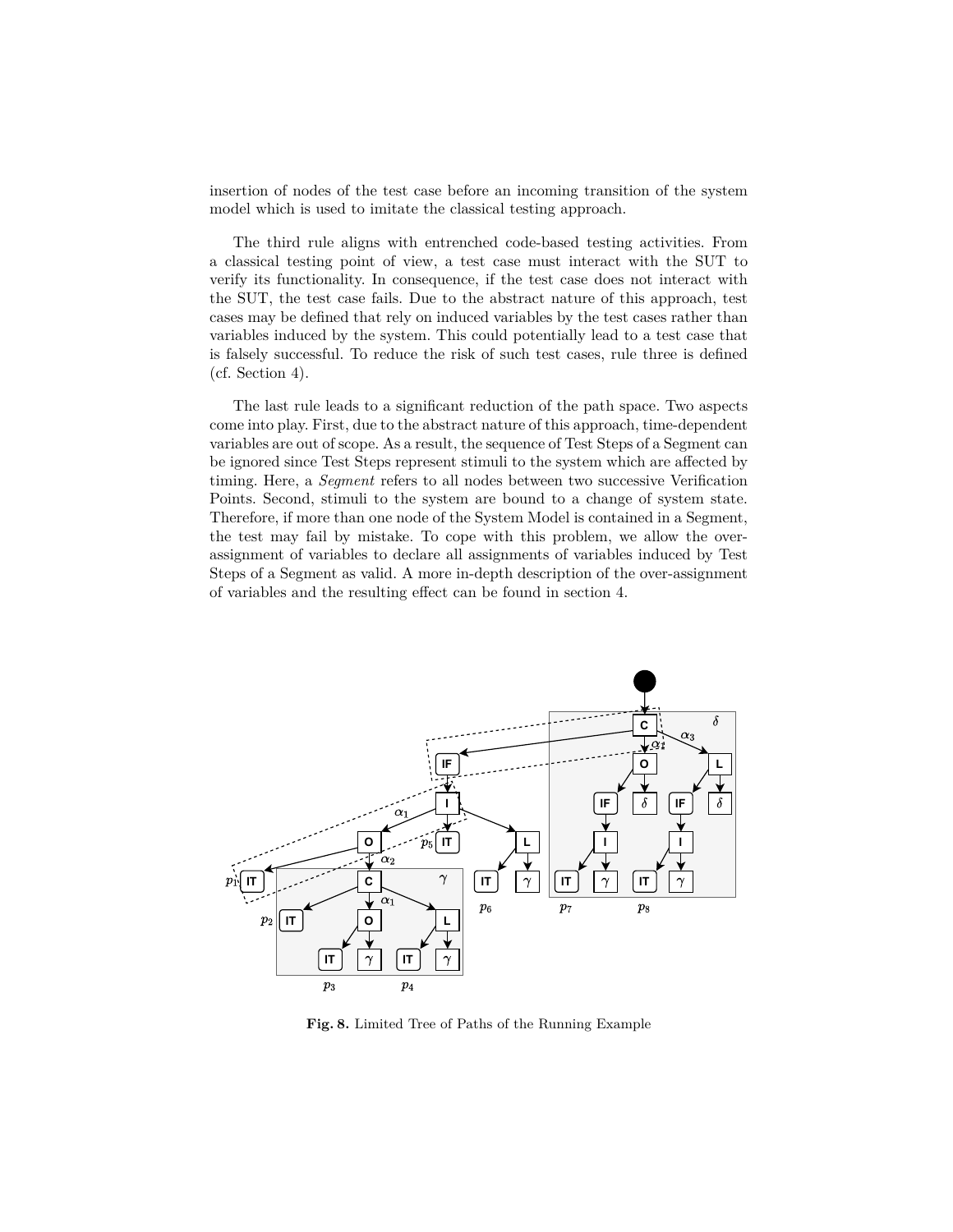To visualize the merging process, a tree can be formed which contains the limited subset of permutations *Plim*. Figure [8](#page-12-0) shows the path tree of the running example. For better understanding, the Segments of the path  $p_1$  are visualized by dashed boxes. In addition, nodes of the System Model and Test Model are visualized by squares which have rounded or sharp corners. The former represent nodes that contain instructions which verify the system state. The latter illustrates nodes that consist of instructions which modify the system state. The naming refers to Figure [7](#page-10-0) while the following sections utilize the abbreviations in brackets. Guarded transitions are referenced by their respective identifier  $\alpha_x$ , which can also be found in Figure [7.](#page-10-0) Due to loops in the representative System Model, the tree of paths contains an infinite number of paths. Therefore, nodes labeled with  $\gamma$  or  $\delta$  can be substituted by nodes enclosed by the box with the same label.

#### <span id="page-13-0"></span>**3.4 Evaluation of Path Space**

In reality, paths are not evaluated as a whole. Instead, the evaluation process is triggered after a new Segment is formed by injecting a Verification Point into the System Model.

The analysis of such a segment is carried out with the help of a combination of data flow and control flow analysis. The former is used to determine whether the instructions of guarded transitions and Verification Points can be fulfilled. The latter is used to check if the test case is solvable from a structural point of view and if the final system state is reached after the data flow is completely analyzed.

Generally, data flow analysis is an approach of collecting information about possible values of system variables. We use this analysis to execute and evaluate the instructions contained in the nodes of the segment currently being analyzed. During this process, several faults can be detected. We define  $D :=$  ${d_1, d_2, d_3, d_4, d_5, d_6}$  as the set of data flow based faults. In the following, these cases are described.

- *d*<sup>1</sup> Instruction of node not solvable
- *d*<sup>2</sup> Guard of transition not solvable
- *d*<sup>3</sup> Undeclared or uninitialized variable
- *d*<sup>4</sup> Missing end point for data flow analysis
- *d*<sup>5</sup> Guard contains time-dependent variable
- *d*<sup>6</sup> Guard fulfilled by over-assigned variable

As previously detailed, several paths emerge which are likely to solve the test case. Test cases contained in the resulting *Plim* consists of nodes of the EGPP Test Model and nodes and transitions of the EGPP System Model. The merging process removes the boundaries between these models, which causes the evaluation to distinguish only between variable-verifying instructions (VVI) and variable-modifying instructions (VMI). Such verifying instructions are Boolean expressions which can be evaluated to true or false. On the one hand, we consider the latter result as unwanted behavior and register a fault in the event of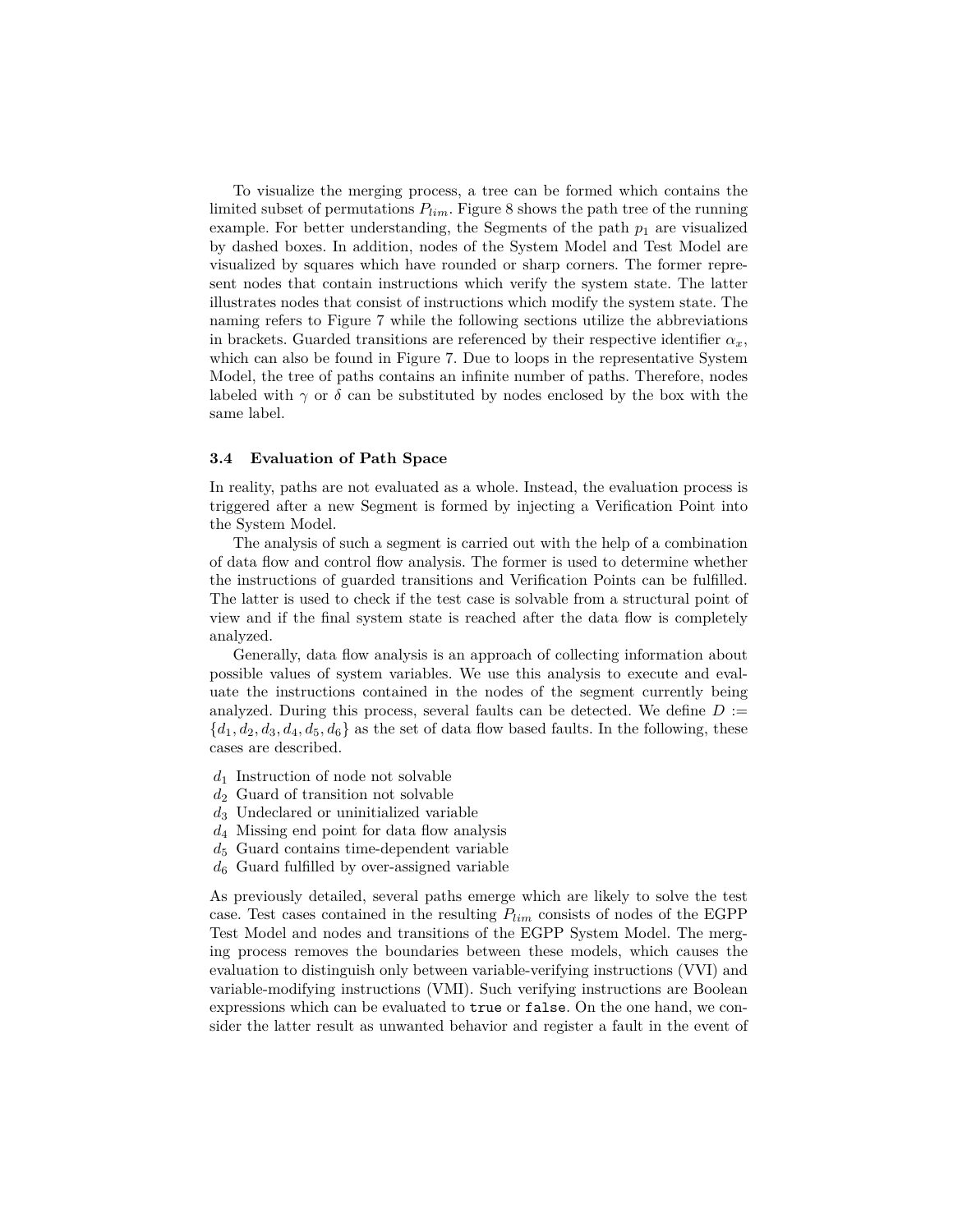such a case. On the other hand, if the Boolean expression results in true, the associated Guard or Verification Point is successfully solved.

```
Algorithm 3.1: EVALSEGMENT(s)
```

```
\mathbf{procedure} EVALSEGMENT(s)for each e \in GETELEMENTS(s)
   \frac{1}{40}\int if INSTANCEOF(GETINST(e), VMI)
        \overline{\mathcal{L}}{\bf then} storeValuesOfElement(e){\bf else \ if \ INSTANCEOF(GETINST(e), VVI)}then verifyElement(e)persistLastStoredVariableValues()
procedure VERIFYELEMENT(e)if newFaultsRegistered(checkPreconditions(e))
   then return
 if INSTANCEOF(e, node)then \left\{ \begin{matrix} \text{if } ! \text{ versus } ( \text{GETInST}(e) ) \text{ XOR } \text{ isOverASSIGNED}(\text{GETInST}(e) ) \end{matrix} \right\}then REGISTERFAULT(d_1, e)else if INSTANCEOF(e, edge)then

           \int if verifyInst(GETINST(e))
           \overline{\mathcal{L}}then \left\{ \text{if } \text{ISOVERASSIGNED}(\text{GETInST}(e)) \right\}{\bf then} registerFault(d_6, e)\mathbf{else} REGISTERFAULT(d_2, e)procedure checkPreconditions(e)
 for each v \in \text{GETVARIABLES}(\text{GETInST}(e))do

        \int if ISTIMEDEPENDENTVARIABLE(v)\overline{\mathcal{L}}{\bf then} registerFault(d_5, e)if size(GETSTOREDVALUES(v)) == 0then REGISTERFAULT(d_3, e)
 for each v \in GETVARIABLES(i)
   do \begin{cases} \text{if } \text{SIZE}(\text{GETSTOREDVALUE}(v)) > 1 \\ \text{then } \text{return } (\text{true}) \end{cases}then return (true)
 return (false)
\mathbf{procedure} storeValuesOfElement(e)if INSTANCEOF(e, node)then STORE(GETLHS(GETINST(e)),EVAL(GETRHS(GETNST(e)),getPermutatedVariableAssignments(getInst(e))))
\mathbf{procedure} verify\text{INST}(i)for each va \in \text{GETPERMUTATEDVARIABLEASSIGNMENTS}(i)\bf{do} \left\{ \begin{matrix} \textbf{if} \text{ EVAL}(i, va) \\ \textbf{then} \text{ return} \end{matrix} \right\}then return (true)
 return (false)
```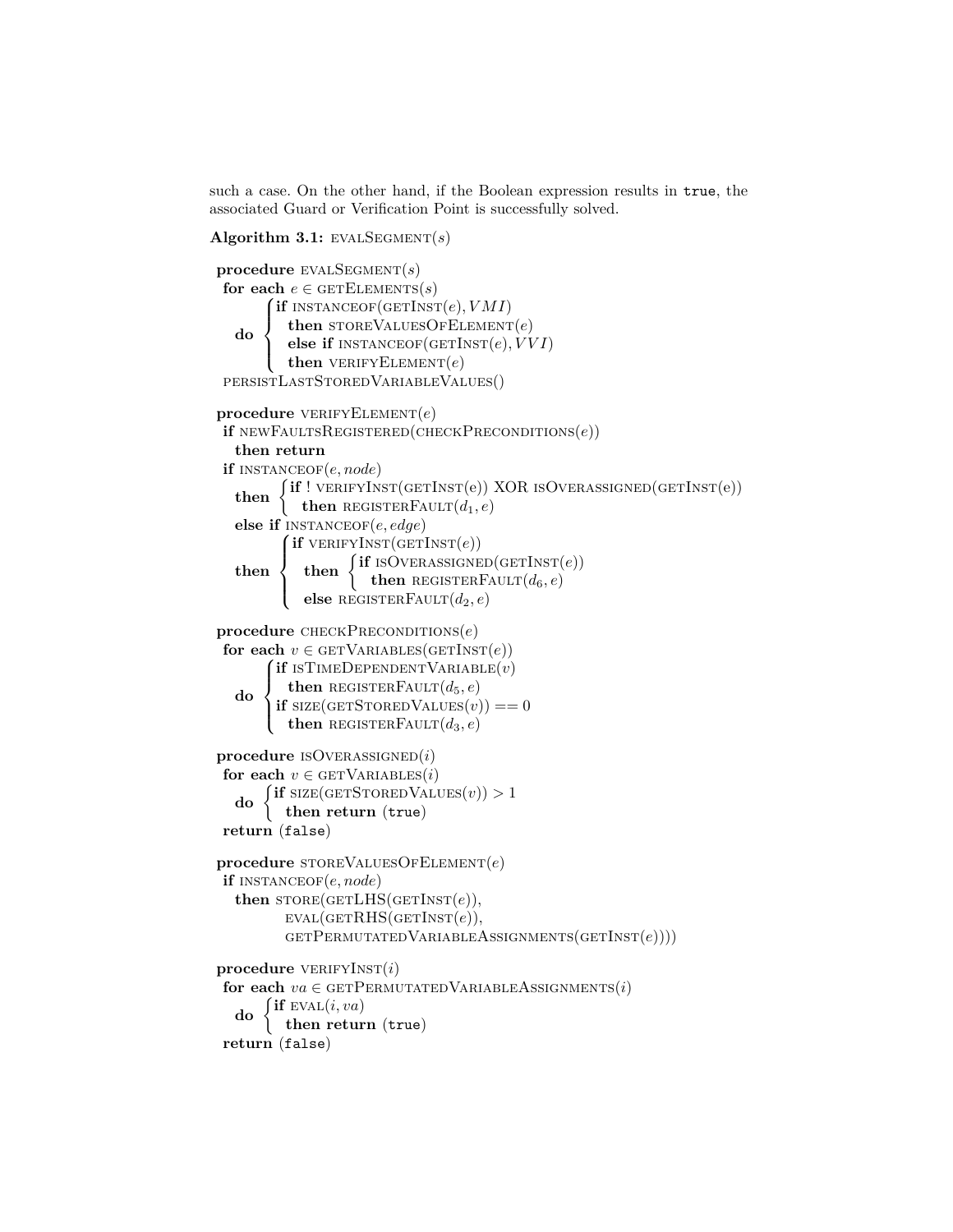Algorithm [3.1](#page-14-0) presents the procedure to evaluate a Segment which is detailed in the following. However, one of the requirements for the ATE is that an end connection is specified in the Integration Model that defines the desired exit point as specified in section [3.3.](#page-10-1) If no end connection is defined, the fault  $d_4$  is reported and the segment evaluation of the path is skipped.

If a variable-verifying instruction fails as part of a transition, the fault  $d_2$  is registered, otherwise if it is part of a node, the fault  $d_1$  is registered. However, as a first step of evaluating instructions, affected variables need to be resolved. If they are not initialized or undeclared, the fault  $d_3$  is listed.

Due to the fact that this approach is based on data flow and control flow analysis, time-dependent variables are out of scope. In general, however, there are test cases that rely on such variables. In order to be able to evaluate such test cases, the over-assignment of variables within a segment is allowed, which leads to multiple valid values at a time. However, after a segment is evaluated, only the value last-set remains valid, while the others are invalidated. Further, the usage of over-assigned variables is only allowed to evaluate verifying instructions of transitions, but in any case a fault is logged. If the instruction can be fulfilled by over-assigned variables, the fault  $d_6$  is noted, otherwise the fault  $d_5$  is captured. If an over-assigned variable is used to solve such an instruction of a node, the fault  $d_1$  is added to the set of registered data flow faults for this path. As presented, the topic of over-assigned variables is addressed in detail in section [4.](#page-18-0)

On the one hand the data flow of the path is analyzed, on the other hand control flow analysis is used to structurally evaluate the path. Due to the end connections contained in the Integration Model, it can be distinguished if the system has reached the desired system state after the last node of the test case is merged into the System Model. The result is categorized into one of four fault classes. The set of the characteristics based on control flow is defined as  $C := \{c_1, c_2, c_3, c_4\}.$ 

- *c*<sup>1</sup> All verifying instructions of path are fulfilled and the last verification point is solved by the instructions of one of the marked system nodes
- *c*<sup>2</sup> All verifying instructions of the path are fulfilled and the last verification point could be satisfied using the instructions of one of the marked system nodes
- *c*<sup>3</sup> At least one verification point of the path could not be fulfilled, but a system node marked as exit point is part of the path
- *c*<sup>4</sup> At least one verification point of the path is not solvable and no system node marked as exit point is part of the path

In general, we distinguish between test cases that can or cannot be fulfilled. If the test case can be fulfilled, it is differentiated whether the last verification point and the instruction of the system node used to fulfill the VP are connected by an end connection. If the test case is not solvable, it is determined whether an end node is generally found or not. These cases result in the four control flow specific fault classes listed above.

Overall, a set  $O := \{R_1, \ldots, R_{|P_{lim}|\}}$  is iteratively formed containing result sets  $R := D_H \cup C_{NI}$  derived from the segments of the paths p included in the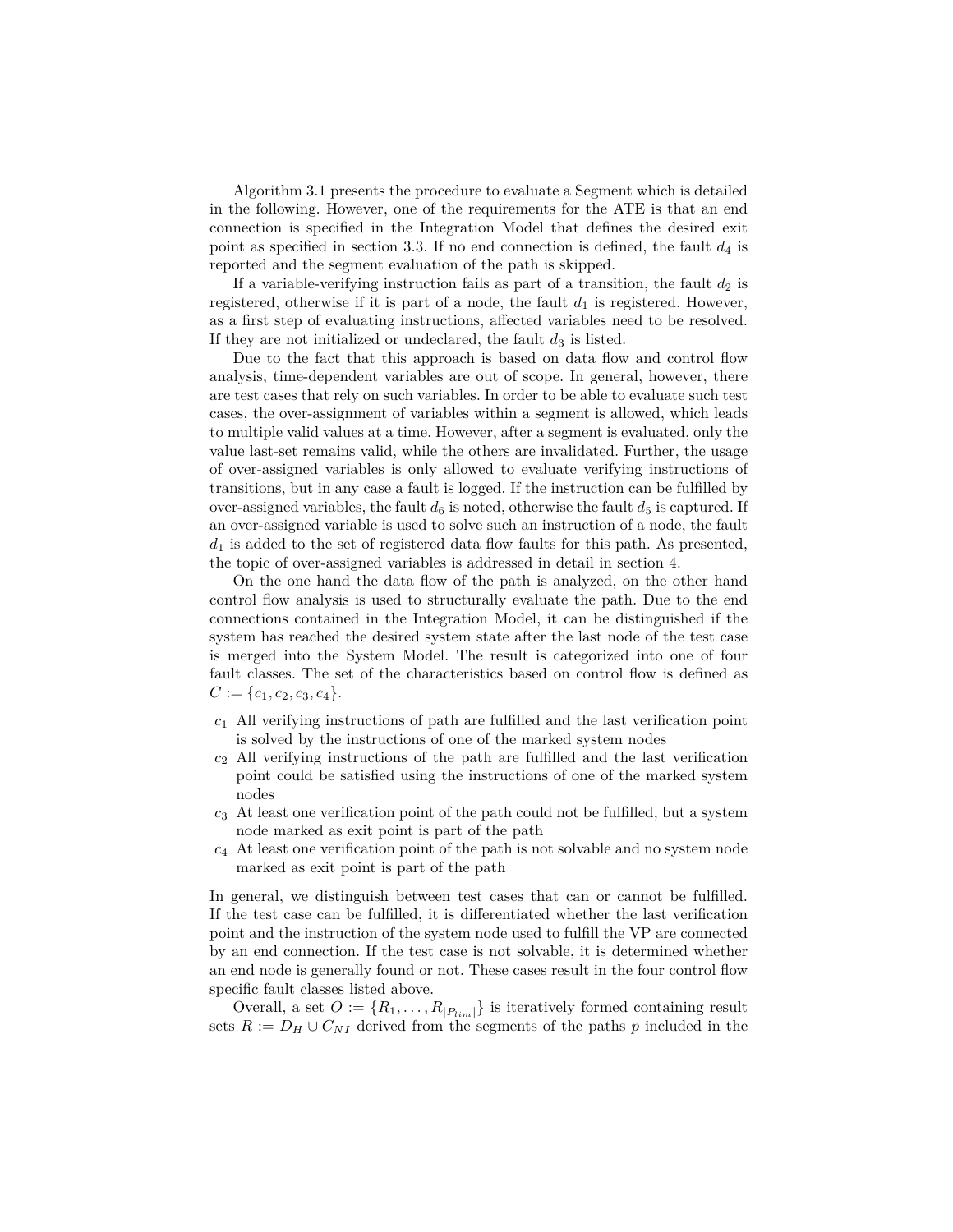limited path space  $P_{lim}$ . The set R consists of the set  $D_H := D \times H$  containing the detected data flow faults *D* combined with hints *H* on their cause and a set  $C_{NI} := C \times \{NI\}$  of control flow characteristics *C* with the symbol NI as a pair. This symbol signals the absence of a hint resulting in the extended set  $H_{NI} := H \cup \{NI\}$ . Generally, hints can be instructions or variables of the System Model and Test Model.

$$
R_1 = \{(d_2, \alpha_1), (d_1, lT), (c_4, NI)\}
$$
  
\n
$$
R_2 = \{(d_2, \alpha_1), (d_2, \alpha_2), (d_1, lT), (c_4, NI)\}
$$
  
\n
$$
R_3 = \{(d_2, \alpha_1), (d_2, \alpha_2), (d_2, \alpha_1), (F_1, lT), (c_4, NI)\}
$$
  
\n
$$
R_4 = \{(d_2, \alpha_1), (d_2, \alpha_2), (d_1, lT), (c_3, NI)\}
$$
  
\n
$$
R_5 = \{(d_1, lT), (c_4, NI)\}
$$
  
\n
$$
R_6 = \{(c_1, NI)\}
$$
  
\n
$$
R_7 = \{(d_2, \alpha_1), (d_1, lT), (c_4, NI)\}
$$
  
\n
$$
R_8 = \{(d_2, \alpha_3), (d_1, lT), (c_3, NI)\}
$$

In context of the running example, the set of detected faults and characteristics stated above are based on the paths  $p_x$  given by Figure [8.](#page-12-0) In this case, the set of hints is defined as  $H = \{O, C, L, \alpha_1, \alpha_2, \alpha_3, \alpha_4, \alpha T, lF, l, lT\}$ . The result sets  $R_x$  are directly derived from their respective paths by their identifier  $p_x \to R_x$ with  $x \in \{1, \ldots, 8\}.$ 

For Example, the set  $R_1$  consist of three elements. The first elements gives information that the guard open == false && motionDetected == true could not be satisfied. The second element can be interpreted in that way that the Verification Point locked == true is not solvable. The last element marks the evaluation of this path as finished and states that at least one Verification Point could not be fulfilled and the test case could not be solved structurally, since an end connection exits which connects the Verification Point lockedTrue with the system state Locked, but this system state is not part of the analyzed path.

#### <span id="page-16-0"></span>**3.5 Result to Verdict Mapping**

The next step covers the classification of the result sets  $R \in O$ . For this purpose, we define the set of verdicts  $V := \{v_1, v_2, v_3, v_4\}$ . In general, we distinguish between the four verdicts *Passed*  $(v_1)$ , *Probably Passed*  $(v_2)$ , *Inconclusive*  $(v_3)$ and *Failed* (*v*4). The test verdicts *Passed*, *Inconclusive* and *Failed* are based on TTCN-3's verdict set [\[8\]](#page-23-4), extended by the new test verdict *Probably Passed*. We justify the extension of the classical verdict set to signal the existence of aspects which cannot be evaluated due to the abstract nature of this approach.

A path that is classified as *Passed* fulfills all variable-verifying instructions contained in the path based on its data flow. The classifications *Probably Passed* and *Inconclusive* indicate that some information is missing. In the case of *Inconclusive*, these information can be added to the source models by the modeler. Otherwise, this information cannot be provided in the case of *Probably Passed*,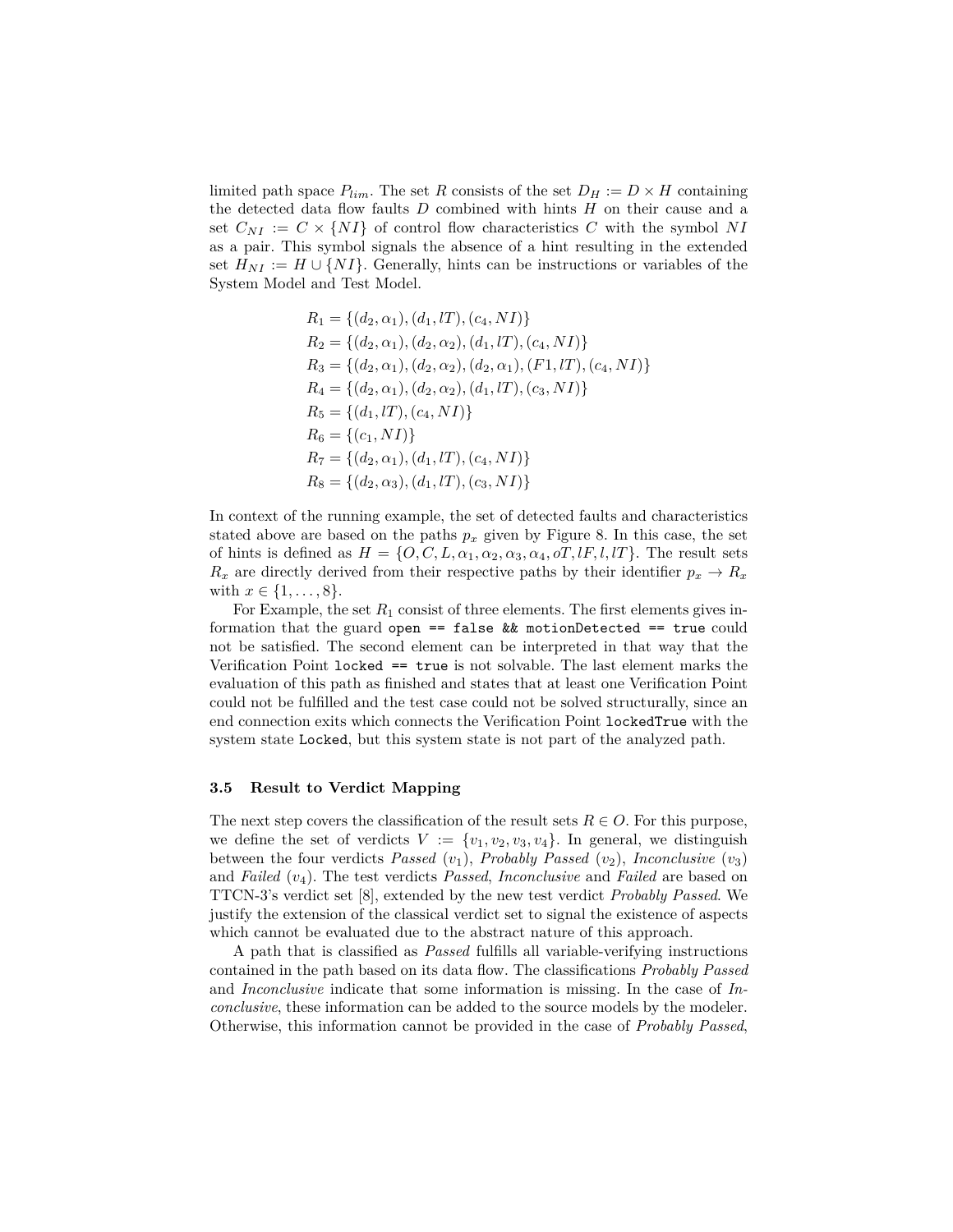as the exact runtime behavior of the system cannot be determined by the ATE. We leave this feature over to code-based testing mechanisms. The last verdict marks paths where the evaluation of variable-verifying instructions leads to a negative result (false).

$$
M: R \to V
$$
\n
$$
\begin{cases}\nv_1, & \text{if } \exists (f, h) \in R. \ f = c_1 \land |R| = 1 \\
v_2, & \text{if } \exists (f, h) \in R. \ f = d_i \text{ such that } i \in \{5, 6\} \land \\
\forall (f, h) \in R. \ f \neq d_j \text{ such that } j \in \{1, 2, 3, 4\} \\
v_3, & \text{if } \exists (f, h) \in R. \ f = d_i \text{ such that } i \in \{3, 4\} \land \\
\forall (f, h) \in R. \ f \neq d_j \text{ such that } j \in \{1, 2\} \\
v_4, & \text{otherwise}\n\end{cases}
$$

The presented verdicts are concluded by the cases of the function shown above. It is used to derive a verdict from a result set. Generally, a pessimistic approach is chosen for the determination of verdicts. For example, a missing end connection *d*<sup>4</sup> does not necessarily lead to a failing test case, but considering the displayed function, it is marked as Inconclusive, although the missing connection has no effect on the data flow on the one hand. On the other hand, this feature can significantly impact the runtime of the ATE, which may result in the test case not being able to be analyzed by the ATE in the worst case. To prevent such behavior, the classification process is based on very strict and pessimistic rule set, in the sense that the worst possible result is always expected which reflects the core classical testing approaches.

<span id="page-17-1"></span> $R_x$   $|R_1|R_2|R_3|R_4|R_5|R_6|R_7|R_8$  $M(R_x)|v_1|v_1|v_1|v_1|v_1|v_1|v_4|v_1|v_1$ **Table 1.** Mapped Results of the Running Example

Table [1](#page-17-1) shows the results of determining the verdicts of the result sets of the running example. Here, seven out of eight result sets are classified as *Failed*. The remaining result set  $R_6$  derived from the path  $p_6$  is marked as *Passed*.

#### <span id="page-17-0"></span>**3.6 Result Selection and Test Report**

The last step of the ATE is the selection of one result set as the final result of the ATE. In contrast to the pessimistic approach of the verdict determination, the process of result selection follows a more optimistic approach. Here, the best result set is selected based on their classification. The best case describes result sets that are identified as *Passed*, in contrast to the worst case, which is a result set marked as *Failed*. In addition, test cases rated as *Inconclusive* can be improved by enriching the model in that way that the test case may pass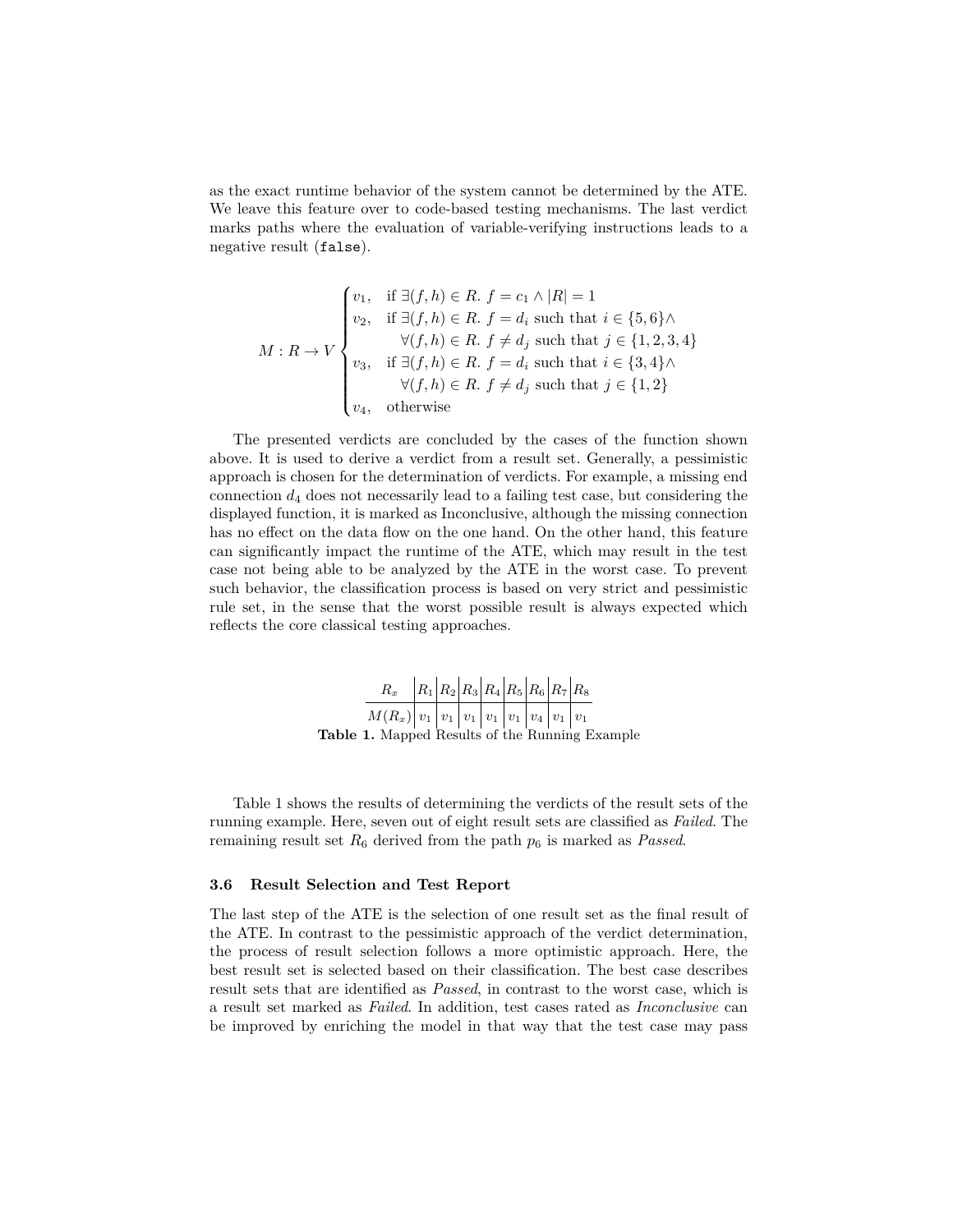later. Furthermore, test cases assessed as *Probably Passed* cannot be improved by adding information. Therefore, we define that the verdict *Probably Passed* represents a better case than the verdict *Inconclusive*. As a result, the verdicts are weighted as follows:  $v_4 > v_3 > v_2 > v_1$ .

$$
\Sigma: O \to O_{best} := \{ R_i \mid \exists R_i \forall R_j. \ i, j \in \{1, ..., |P_{lim}|\}
$$
  
such that  $i \neq j \land M(R_i) \geq M(R_j) \land |R_i| < |R_j| \}$ 

In general, the selection of the best result set as the final test report for the test case is performed in two steps. For this purpose, the function  $\Sigma$  is defined to select in the first step the happy cases  $O_{best} \subseteq O$ . Second, if  $|O_{best}| > 1$  the result sets  $R \in O_{best}$  which represents the path with the least steps is chosen as the test report. In context of the running example  $O = O_{RE}$ ,  $\Sigma(O_{RE}) = \{R_6\}$ with  $M(R_6) = v_4$  which indicates that the test case presented as the running example passed.

Subsequently, the test report reflects the faults and characteristics derived by the ATE to give the modeler hints on possible causes. Therefore, our approach can be seen as Gray-Box Testing as detailed in section [1.](#page-0-0)

## <span id="page-18-0"></span>**4 Qualitative Evaluation and Critical Discussion**

Following the introduction of basics and implementation of the Abstract Test Execution, the approach will be further evaluated qualitatively and critically discussed in the course of this chapter. At the beginning the evaluation of Hagemann et al. [\[10\]](#page-23-2) should be mentioned, which has already been carried out in the context of the conference contribution. In the course of that evaluation, excerpts from the Automotive Light Control System, originally utilized by Peleska et al. [\[22\]](#page-24-8), were used to demonstrate the proof of concept. There, a wide variety of defects were introduced into the model through a mutation analysis. Then test cases capable of detecting these defects were tested against the mutated system models using our approach. As a result, this demonstrated the ability of the approach to verify test cases against the system model in an abstract way. This was subsequently done for other parts of the system model, which supports the drawn picture. The same approach was applied to the Ceiling Speed Monitoring model of the University of Bremen, again showing the same possibilities and limitations [\[3\]](#page-23-5).

In order to provide a meaningful extension of the previous findings on our approach to *Abstract Test Execution*, a qualitative evaluation is carried out. Here, the results gathered so far are compared to the state of the art and put in relation to the technical background of the approach. In order to be able to conduct such a discussion in a reasonable manner, a brief overview of the state of the art is given in advance, which should be seen in relation with the content of the section on related work.

In today's software development, different kinds of tests are performed depending on the applied development process and the desired level of integration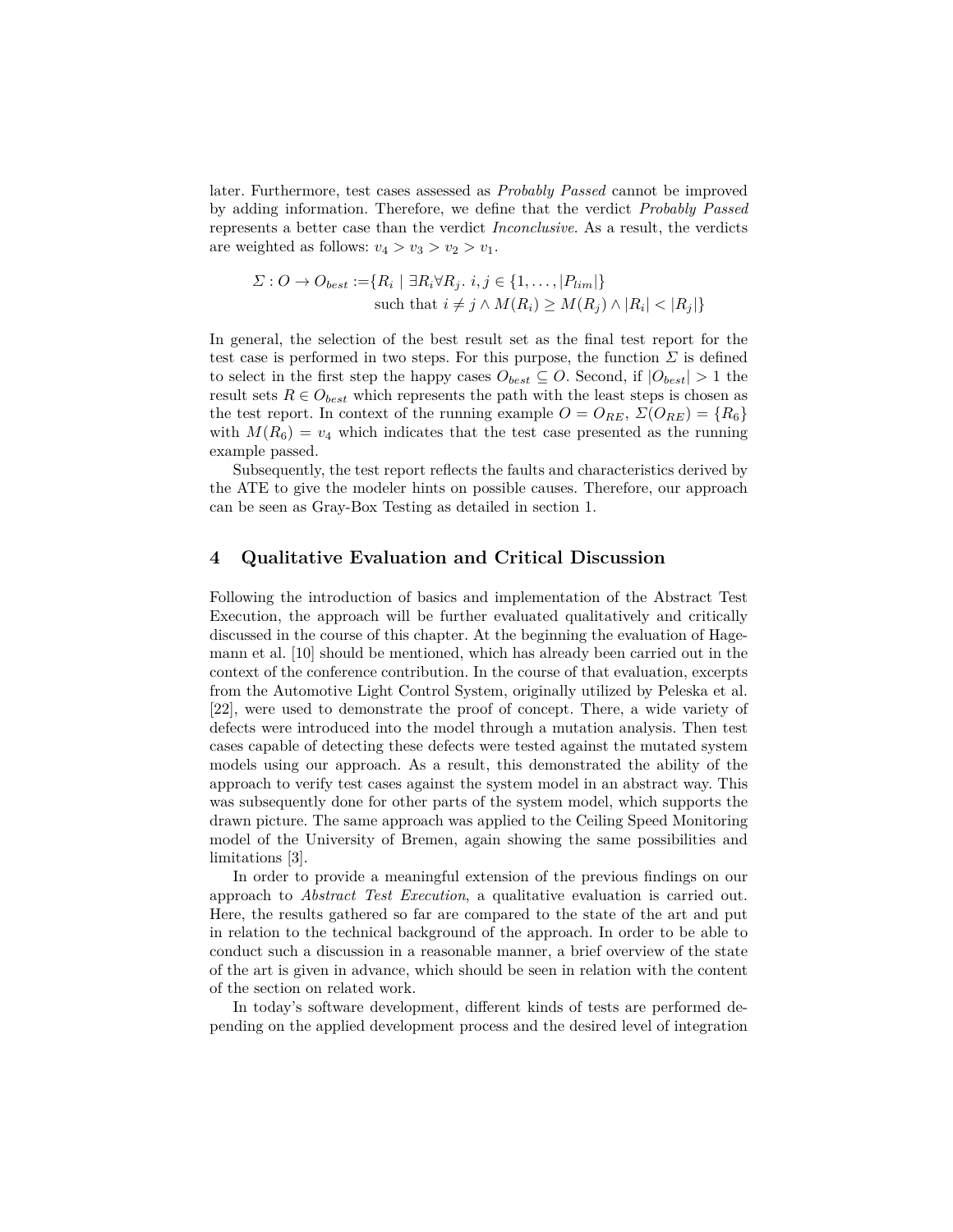of the software. Depending on the integration level, different knowledge bases are assumed and usually special techniques are used to derive possible test cases from development artifacts. The palette here ranges from black box to white box procedures. In order to execute such test cases, the SUT must be available in a (partially) executable version. Depending on the test level, concepts such as mocking or stubbing are often used to simulate system parts which are missing or lie outside the development context. In contrast to this, the concept of *Abstract Test Execution*, where only model artifacts are used to derive the test results, is used.



<span id="page-19-0"></span>**Fig. 9.** Path Space limited by rule one

Based on the findings in section [3,](#page-8-0) we identify that the limitation of path space by merging rules and subsequently their potential impact on the test report needs to be discussed. For better understanding, a path space is generated from the minimal System Model  $Init \rightarrow [S_1] \stackrel{x}{\rightarrow} [S_2]$  and Test Model  $Init \rightarrow [TS] \rightarrow$  $(VP) \rightarrow End$ . The System Model consists of the two system nodes  $S_1$  and  $S_2$ with the exception that  $S_2$  is guarded by  $x$ . The Test Model includes the node  $TS$ as a Test Step and the node *V P* as a Verification Point. The representative and slightly limited tree of paths is shown in Figure [9.](#page-19-0) It is derived by taking merging rule one into account. This fundamental tree of paths represents all cases that could come into play. The included paths can be identified by a letter attached to the end node of each path. In addition, paths that violate the remaining rules are flagged by the numerical identifier of the violated rule. Since the first rule guarantees the consistency of the test cases, the importance of this rule does not need to be discussed further.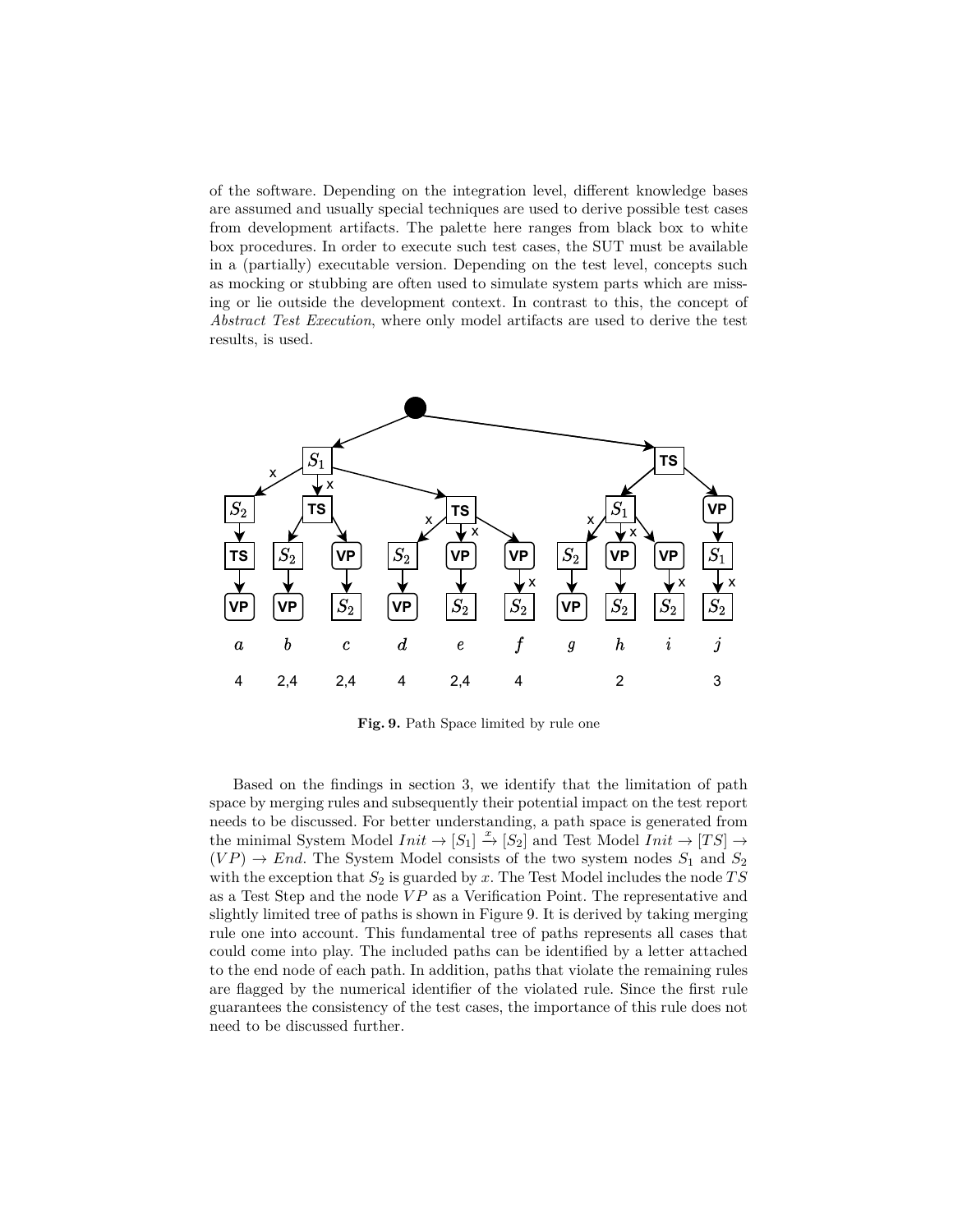The second rule is another approach to reduce the level of abstraction and to bring the approach of ATE more in line with classical testing approaches. Unlike rule one which focuses on the sequence of nodes, this rule focuses on the sequence of edges or guarded edges in particular. From the viewpoint of classical testing, stimuli applied to the system are used to trigger a change of the system state. In case of ATE, such stimuli are expressed as Test Steps. Furthermore, the change of system state is usually bound to conditions. The Test Steps are then used to fulfill the conditions bound to a specific system state to change the system state to that state. Such conditions are modeled by enriching edges of the System Model with instructions. Previously, we referred to such enriched edges as guarded transitions or Guards. Unguarded edges can therefore be ignored, since the change of system state is not bound to any condition. Subsequently, if a guarded edge is inserted before the Test Step that simulates stimuli required to satisfy the guard of the edge, the path can never be fulfilled as represented by the paths *b* and *c*. In addition, paths *e* and *h* exist where the guarded edge is inserted before the Verification Point *VP*. In this case, the paths are able to meet the requirements of the test cases, since instructions contained in guards generally cannot change the data flow. However, the paths *g* and *i* exists which are not excluded by appliance of rule two. As a result, the paths *e* and *h* can be excluded without harming the final result of ATE.

Since test cases in which a Verification Point can be fulfilled without the use of system nodes can be considered a bad test design, such test cases can be excluded. Structurally, this can be done by forced insertion of Verification Points after nodes of the System Model. For this purpose, rule three is conducted. The enforcement of this rule prevents verification points from being injected between the initial node and the first system node during merging process. Generally, this leads to the path space always being shortened by exactly one path. In case of the generic path space, the path *j* is therefore excluded.

The fourth and last merging rule excludes the most paths from the path space shown in Figure [9,](#page-19-0) but may affect the outcome of the ATE as described in section [3.4.](#page-13-0) In this context, this rule has the power to exclude six of the represented ten paths. In general, rule four is used to dictate the structure of segments. A segment consists of system nodes and Test Steps followed by a Verification Point. This rule forces test steps of a segment to be inserted before the system nodes of the segment. This results in the structure that a segment starts with Test Steps followed by system nodes and ends with a Verification Point. This change is generally not problematic and mimics a more natural approach of testing. However, if more than one guarded system node is included in the segment the analysis may inadvertently fail. We justify this rule with the abstract character of this approach and the resulting incompatibility with time-dependent system states. Since Test Steps simulate stimuli to trigger system changes that are inseparably linked to time aspects, the concept of the over-assignment of variables is introduced to overcome the incapability of temporal considerations. Here, variables can have more than one valid value during segment analysis as presented in section [3.](#page-8-0) This solves the problem of temporal incompatibility, since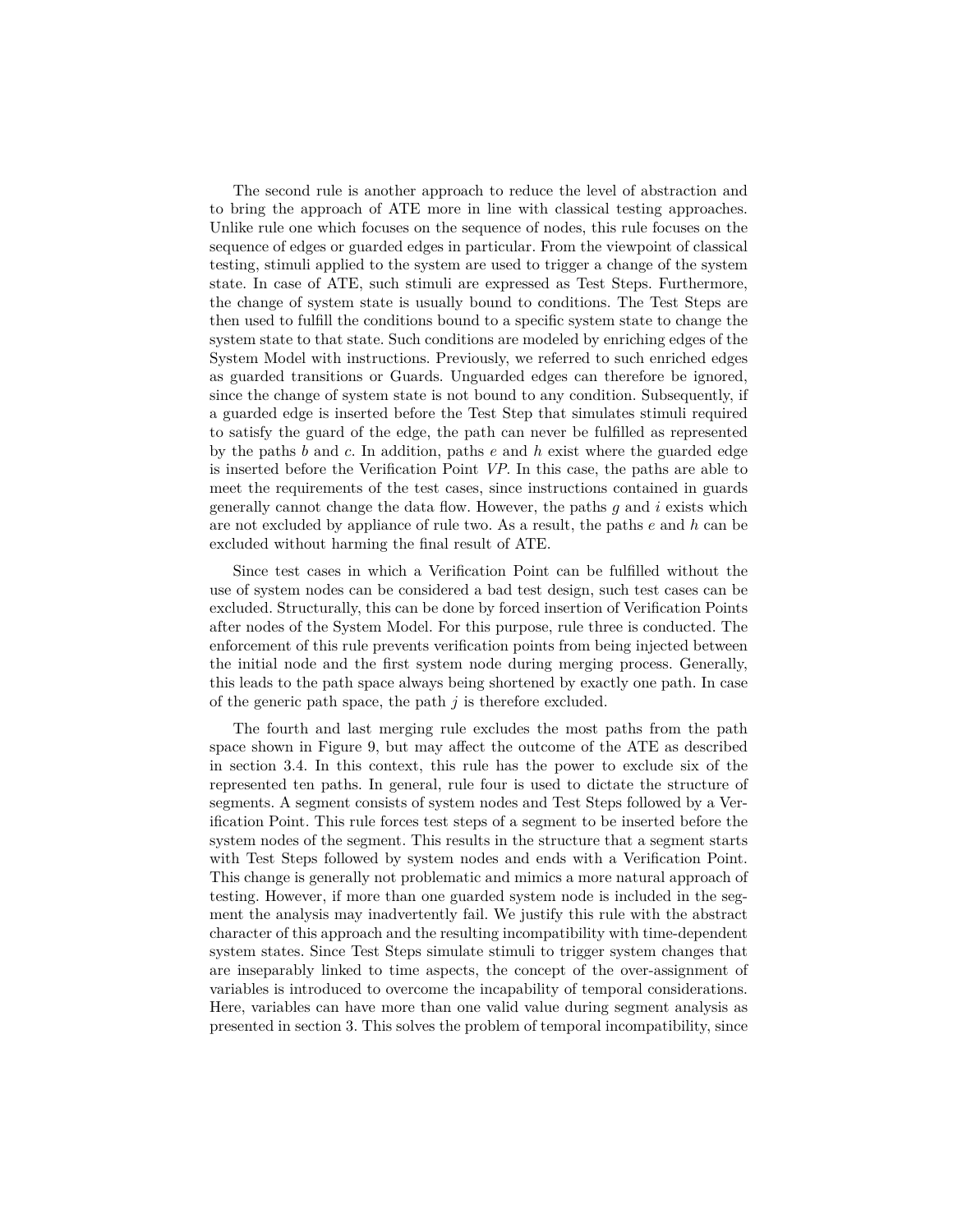the needed stimuli to solve a test case are delivered at the right time, but due to the uncertainty factor, test cases solved with the help of such variables are marked to maintain the pessimistic evaluation of the ATE approach.

In conclusion, the limited path space *Plim* of the generic Test Model and the generic System Model holds the two paths *g* and *h* which underlines the possibility that the instruction of the Verification Point VP verifies either the system state  $S_1$  or the system state  $S_2$ .

## <span id="page-21-0"></span>**5 Related Work**

In the context of test execution at model level, the execution of the modeled functionality itself plays a central role. This was originally applied in the engineering context and is known as Model-In-The-Loop Testing [\[24\]](#page-24-9). Furthermore, it is important to be able to manipulate the execution of the model with stimuli, as well as to verify the system state (internal or external). In literature, there are many ways of doing this, but there are some parts that differ significantly from our approach.

First, approaches are discussed that consider the model artifacts as input and convert the model into code for execution. For example, this is the basis for the simulation/execution of Matlab/Simulink models, which are therefore converted into C code [\[14\]](#page-23-6) [\[6\]](#page-23-7). The same applies to the approach of Anlauf et al., which is based on so-called Extensible Abstract State Machines [\[1\]](#page-23-8). In comparison to the approach presented, however, this type of execution is not applicable to other original models. Zentai et al. have implemented this in a similar way in the context of the MDA-oriented test methodology using the IBM Rhapsody tool and its simulation capabilities [\[29\]](#page-24-10). This mitigates the above mentioned problem of input models, but still requires the detour via code representation.

A similar variant for the execution of model artifacts is given by the Foundational Subset for UML (fUML), which represents a subset of UML that has been substantiated with clean semantics [\[20\]](#page-24-11) [\[18\]](#page-24-12). In particular, execution engines have been implemented for this modeling language, which no longer requires upstream translation into code artifacts [\[9\]](#page-23-9). This was implemented by Arnaud et al. and extended by more formal concepts like symbolic execution [\[2\]](#page-23-10). Similarly, Iftikhar et al. introduced a virtual machine for the execution of timed automata [\[12\]](#page-23-11). The disadvantages of such approaches are the same as those mentioned above.

In the context of execution engines, there are approaches that rely on model interpreters. In most cases, a internal model artifact is created for this purpose, which is derived from the input model. Within the MoMuT::UML project, for example, UML models are translated into Object Oriented Action Scripts (OOASs) for the purpose of mutation analysis, which in turn are animated by an interpreter [\[16\]](#page-24-13). The test cases are evaluated in this context by means of conformance checks on these representations. This evaluation is realized in particular by formal approaches, which in turn entails limitations.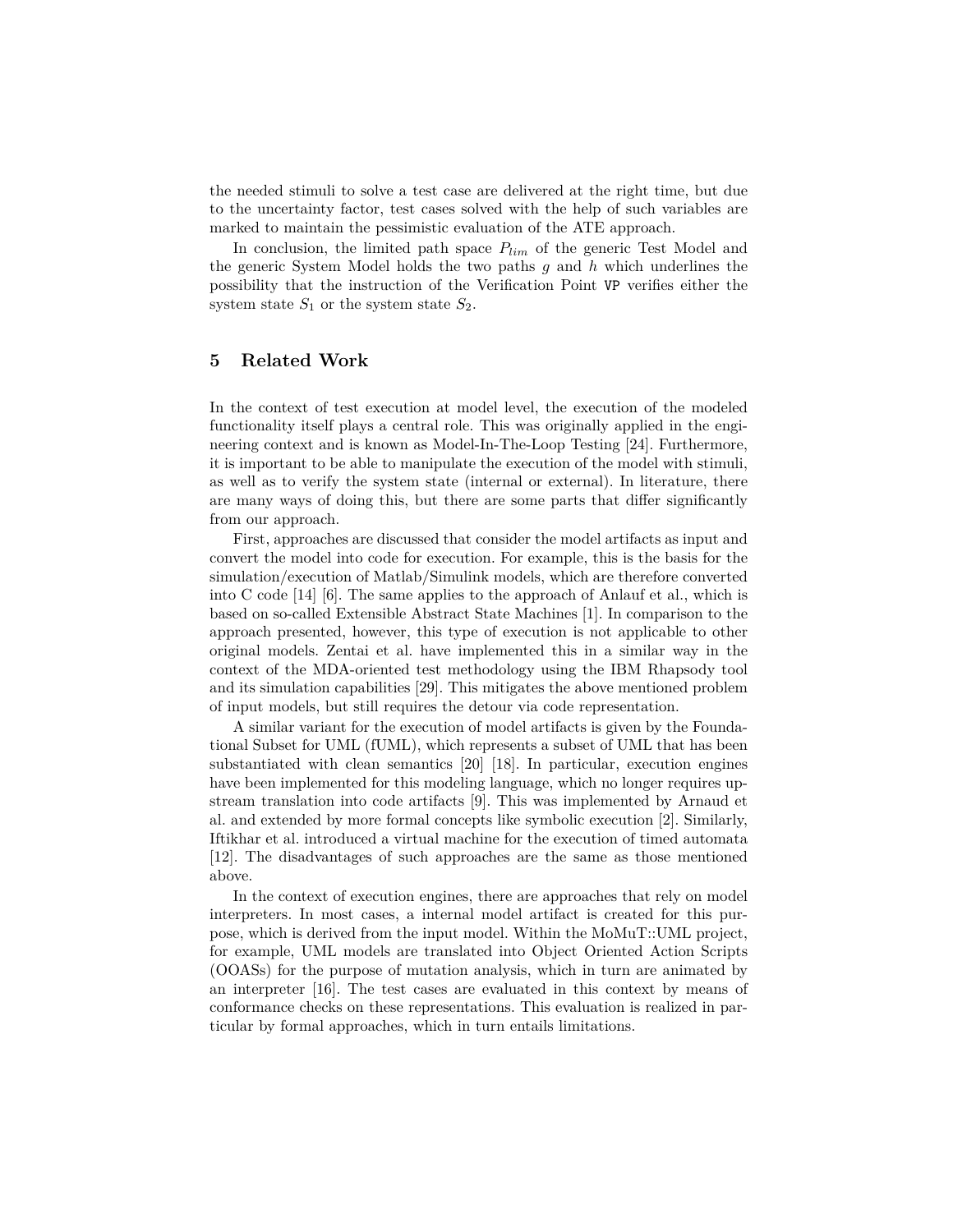In contrast to these approaches are the formal verification approaches, which are not the same as executing and testing a SUT, but have a similar goal. In particular, such approaches place special demands on the input models, which usually severely limits their applicability. Various model checking approaches have been presented for decades, but most of them are strongly optimized for the respective application context [\[17\]](#page-24-14)[\[12\]](#page-23-11)[\[11\]](#page-23-12)[\[4\]](#page-23-13). At this point, again, our presented approach is much more flexible and does not require the detailed knowledge of formal technologies.

## **6 Conclusion and Outlook**

Within the scope of this work, we have presented a promising approach to the challenges initially displayed. Especially the ability to perform tests in early phases of model-centric software development represents a significant improvement. Based on the presented foundations regarding modeling and analysisspecific constructs, the concept of *Abstract Test Execution* was presented, which performs a comprehensive analysis of the System Model in the context of previously generated test cases. In particular, the concept behind the integrated evaluation of control and data flow properties was presented in detail. The results of this analysis can be compared to a classical test report. In contrast, the range of verdicts has been extended to explicitly represent novel evaluation results in the modeling context and to introduce no room for interpretation within the set of possible results. In the course of the discussion on the presented approach, the meaningfulness of the concept as well as its limitations were particularly emphasized.

At the same time, these limitations indicate possible starting points for improvements and extensions of the current approach. On the one hand, the approach could be extended by concepts that allow time considerations to be carried out on the basis of runtime estimates. For this purpose, however, the model has to be enriched with information or at least given access to data about execution times on the target platform or target technology used. However, this is in some ways contradictory to our overarching goal of applying the approach as early as possible in order to receive early and automated feedback.

On the other hand, the approach could be improved in such a way that not only a set of test cases is evaluated against the System Model, but a complete test model. From a technical point of view, this could result in a significant performance gain, since test sequences that appear in several test cases could be evaluated once.

An abstract view on the presented approach could be a possible development towards an automated decision support for model-centric software development approaches. Based on the collected test results of the *Abstract Test Execution*, this could for example include concrete suggestions for improving or extending the current model.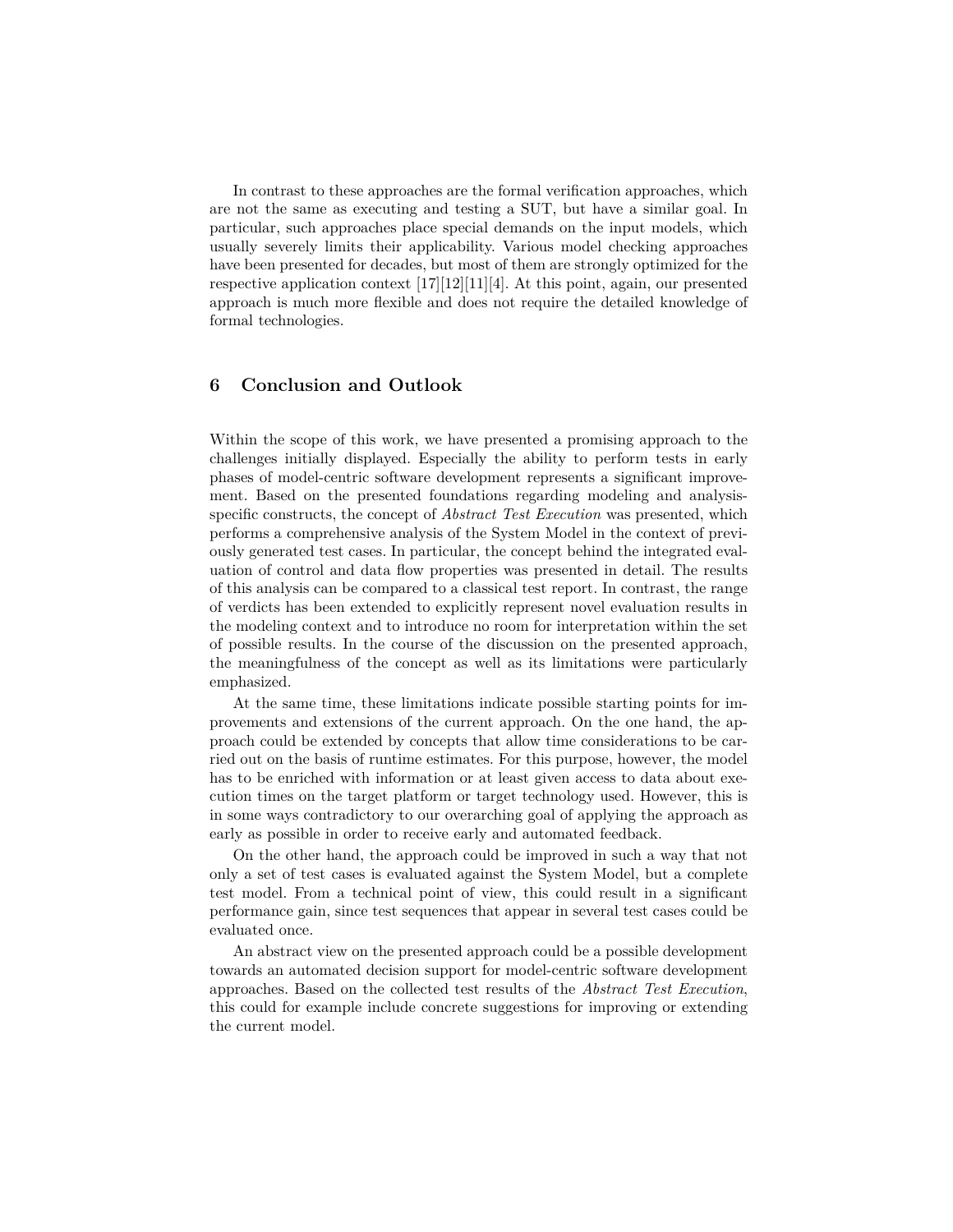## **Acknowledgements**

The research in this paper was funded by the German Federal Ministry for Economic Affairs and Energy under the Central Innovation Program for SMEs (ZIM), grant numbers 16KN044137.

## **References**

- <span id="page-23-8"></span>1. Anlauff, M.: X asm-an extensible, component-based abstract state machines language. In: International Workshop on Abstract State Machines. pp. 69–90. Springer (2000)
- <span id="page-23-10"></span>2. Arnaud, M., Bannour, B., Cuccuru, A., Gaston, C., Gerard, S., Lapitre, A.: Timed symbolic testing framework for executable models using high-level scenarios. In: Complex Systems Design & Management, pp. 269–282. Springer (2015)
- <span id="page-23-5"></span>3. Braunstein, C., Haxthausen, A.E., Huang, W.l., Hübner, F., Peleska, J., Schulze, U., Hong, L.V.: Complete model-based equivalence class testing for the ETCS ceiling speed monitor. In: International Conference on Formal Engineering Methods. pp. 380–395. Springer (2014)
- <span id="page-23-13"></span>4. Cimatti, A., Clarke, E., Giunchiglia, F., Roveri, M.: NuSMV: a new symbolic model checker. International Journal on Software Tools for Technology Transfer **2**(4), 410–425 (2000)
- <span id="page-23-0"></span>5. Galin, D.: Software quality assurance: from theory to implementation. Pearson Education India (2004)
- <span id="page-23-7"></span>6. Gambarotta, A., Morini, M., Saletti, C.: Development of a Model-based Predictive Controller for a heat distribution network. Energy Procedia **158**, 2896–2901 (2019)
- <span id="page-23-3"></span>7. GmbH, I.: radCase - Model-Driven Generation (2020), <http://www.radcase.com/>
- <span id="page-23-4"></span>8. Grossmann, J., Serbanescu, D.A., Schieferdecker, I.: Testing Embedded Real Time Systems with TTCN-3. In: ICST. pp. 81–90. IEEE Computer Society (2009)
- <span id="page-23-9"></span>9. Guermazi, S., Tatibouet, J., Cuccuru, A., Dhouib, S., Gérard, S., Seidewitz, E.: Executable modeling with fUML and alf in papyrus: tooling and experiments. strategies **11**, 12 (2015)
- <span id="page-23-2"></span>10. Hagemann, N., Pröll, R., Bauer, B.: Towards abstract test execution in early stages of model-driven software development. In: Hammoudi, S., Pires, L.F., Selić, B. (eds.) Proceedings of the 8th International Conference on Model-Driven Engineering and Software Development - Volume 1: MODELSWARD, February 25-27, 2020, Valletta, Malta (2020).<https://doi.org/10.5220/0008934802160226>
- <span id="page-23-12"></span>11. Henzinger, T.A., Ho, P.H., Wong-Toi, H.: HyTech: A model checker for hybrid systems. In: International Conference on Computer Aided Verification. pp. 460– 463. Springer (1997)
- <span id="page-23-11"></span>12. Iftikhar, M.U., Lundberg, J., Weyns, D.: A model interpreter for timed automata. In: International Symposium on Leveraging Applications of Formal Methods. pp. 243–258. Springer (2016)
- <span id="page-23-1"></span>13. Jones, C.: Applied Software Measurement: Global Analysis of Productivity and Quality. McGraw-Hill Education Group, 3rd edn. (2008)
- <span id="page-23-6"></span>14. Khalesi, M.H., Salarieh, H., Foumani, M.S.: Dynamic Modeling, Control System Design and MIL–HIL Tests of an Unmanned Rotorcraft Using Novel Low-Cost Flight Control System. Iranian Journal of Science and Technology, Transactions of Mechanical Engineering pp. 1–20 (2019)